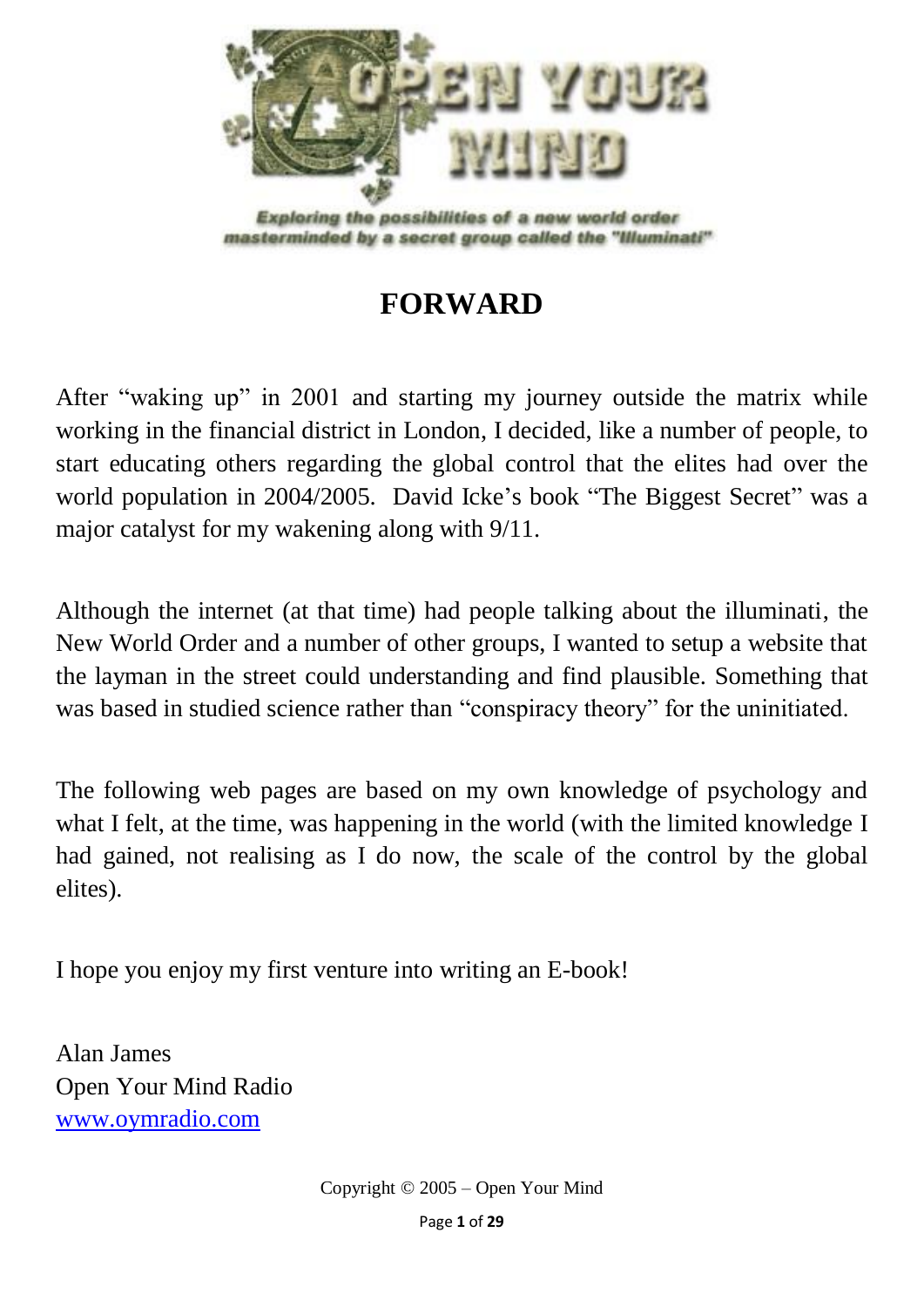

### **Index**

| 1. About This Site                         | Page 3  |
|--------------------------------------------|---------|
| 2. The Basics                              | Page 4  |
| 3. Understanding The Mind                  | Page 6  |
| 4. Understanding Psychology                | Page 9  |
| 5. Overt/Covert Manipulation               | Page 11 |
| 6. Mind Control                            | Page 14 |
| 7. The Global Elite                        | Page 15 |
| 8. What Can I Do?                          | Page 17 |
| 9.2012?                                    | Page 23 |
| 10. Treaty Gives Power Over Irish Citizens | Page 27 |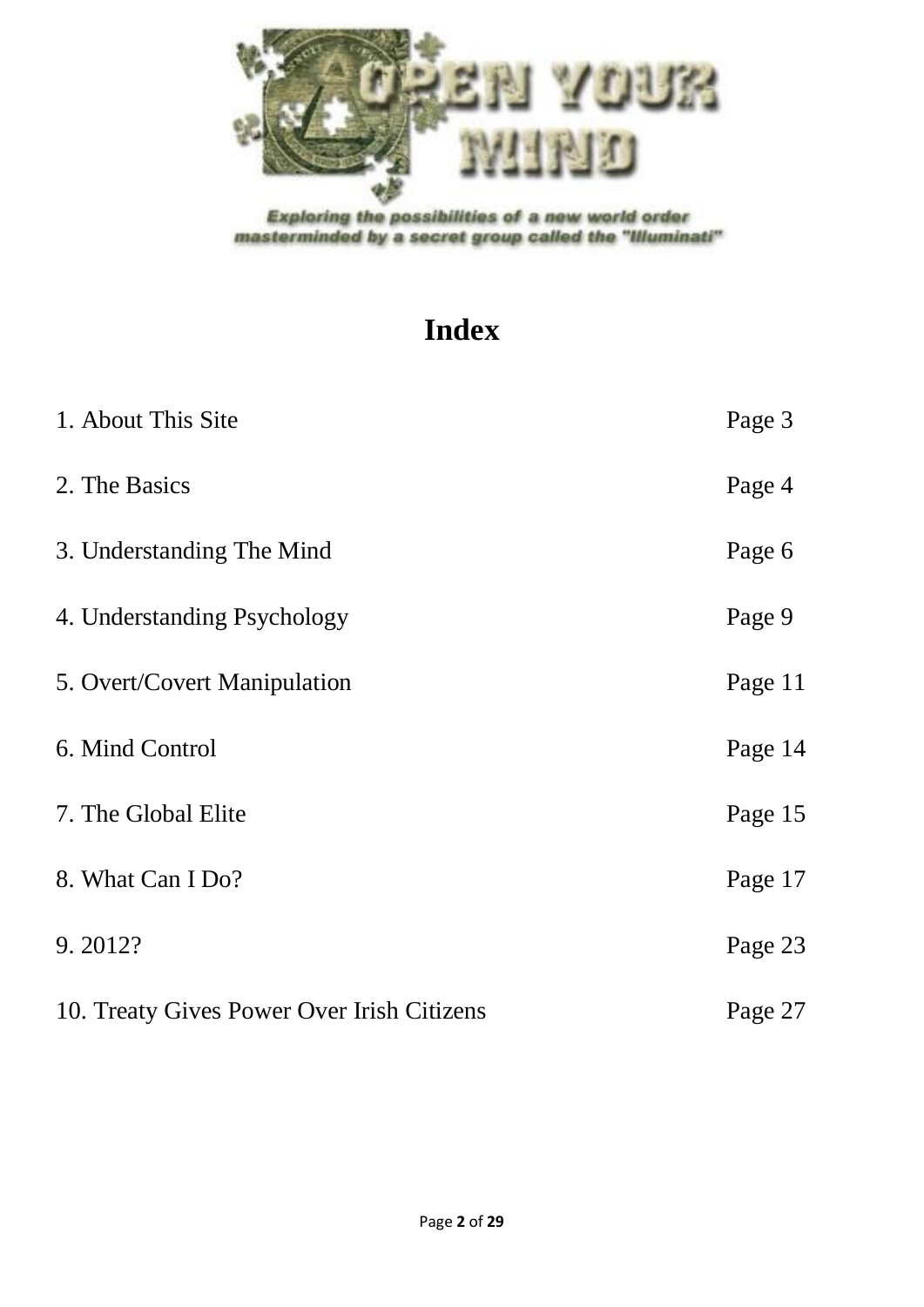

masterminded by a secret group called the "Illuminati"

## **About This Site**

This site is designed to (hopefully) help people to open their minds to the possibility that a global elite are running the world. I will explain, in basic psychological terms, why this is possible and why this is happening.

The subject matter resembles a large jigsaw puzzle where each piece (in isolation) can sound unbelievable. Once you start putting the pieces together, the full extend and control of the global elite starts to emerge.

If you have any comments or suggestions, please let me know.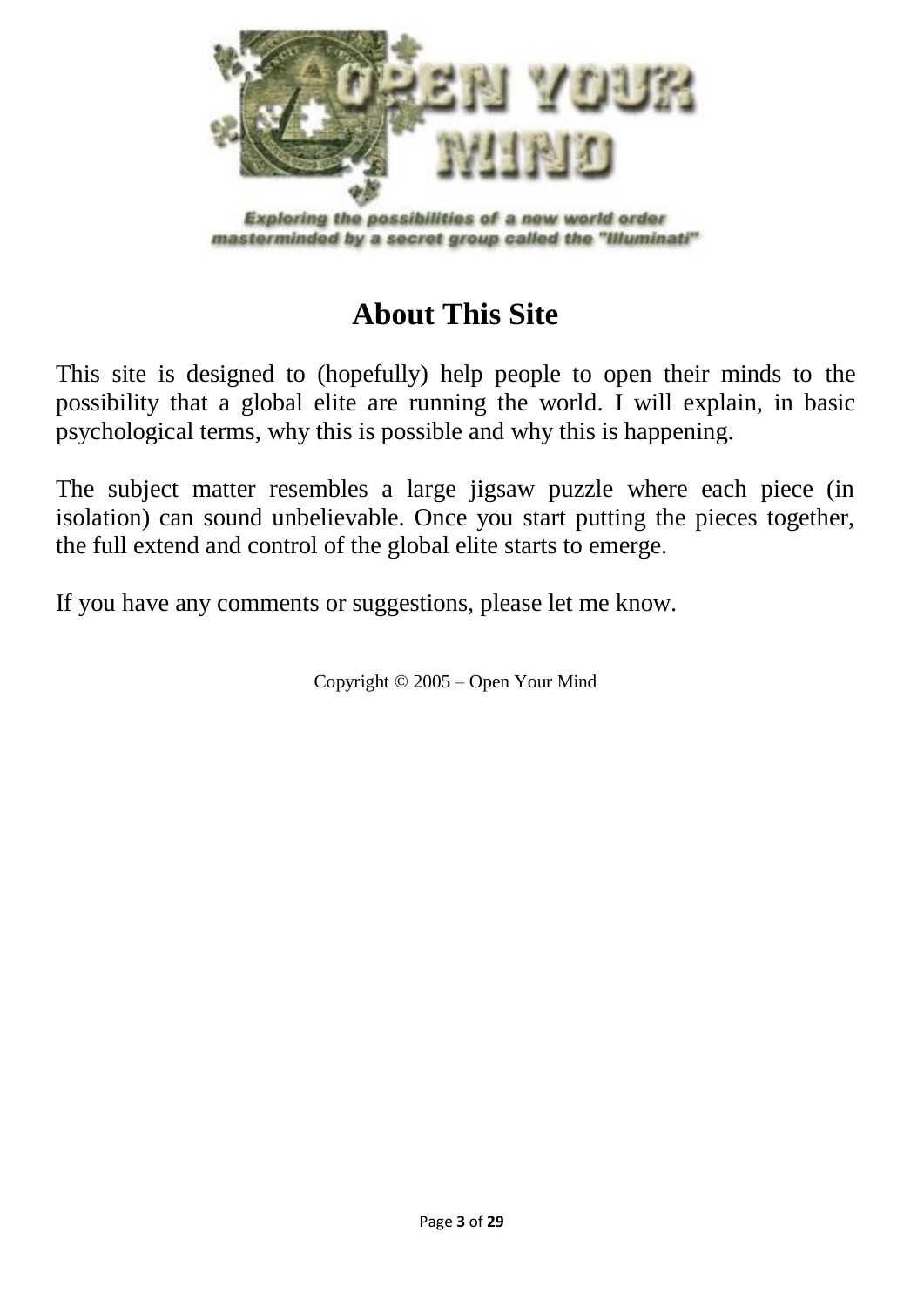

### **The Basics**

To understand what is meant by the New World Order and the Illuminati, we have to go back to the basics. I class myself as an open minded sceptic, which means, although I have an open mind to certain possibilities, I need real proof before I can believe it.

I have been involved in information technology and psychology for over 18 years and travelled around the world, so I like to think that I have an open minded logical approach to understanding this subject. Although I have been interested in ufology and the paranormal for longer than I care to remember, it has only been in the last 3/4 years that I have studied the New World Order and the Illuminati in dept.

Understanding human nature has helped me (and hopefully you) to open my mind to things that are going on in the world that most of us are not aware of. Even after 65,000 years of human evolution, man still has the same urges and needs. Obviously over time, they have been refined into a socially acceptable structure which we call "society".

To understand this subject you have to be able to think "outside the box" and to be able to comprehend what might be happening in the world, unfortunately, we are so busy with our daily lives that we don't take the time to sit back and see what's going on (basically, a head in the sand attitude). The other comment I hear over and over again is "what can we do about it??", read on.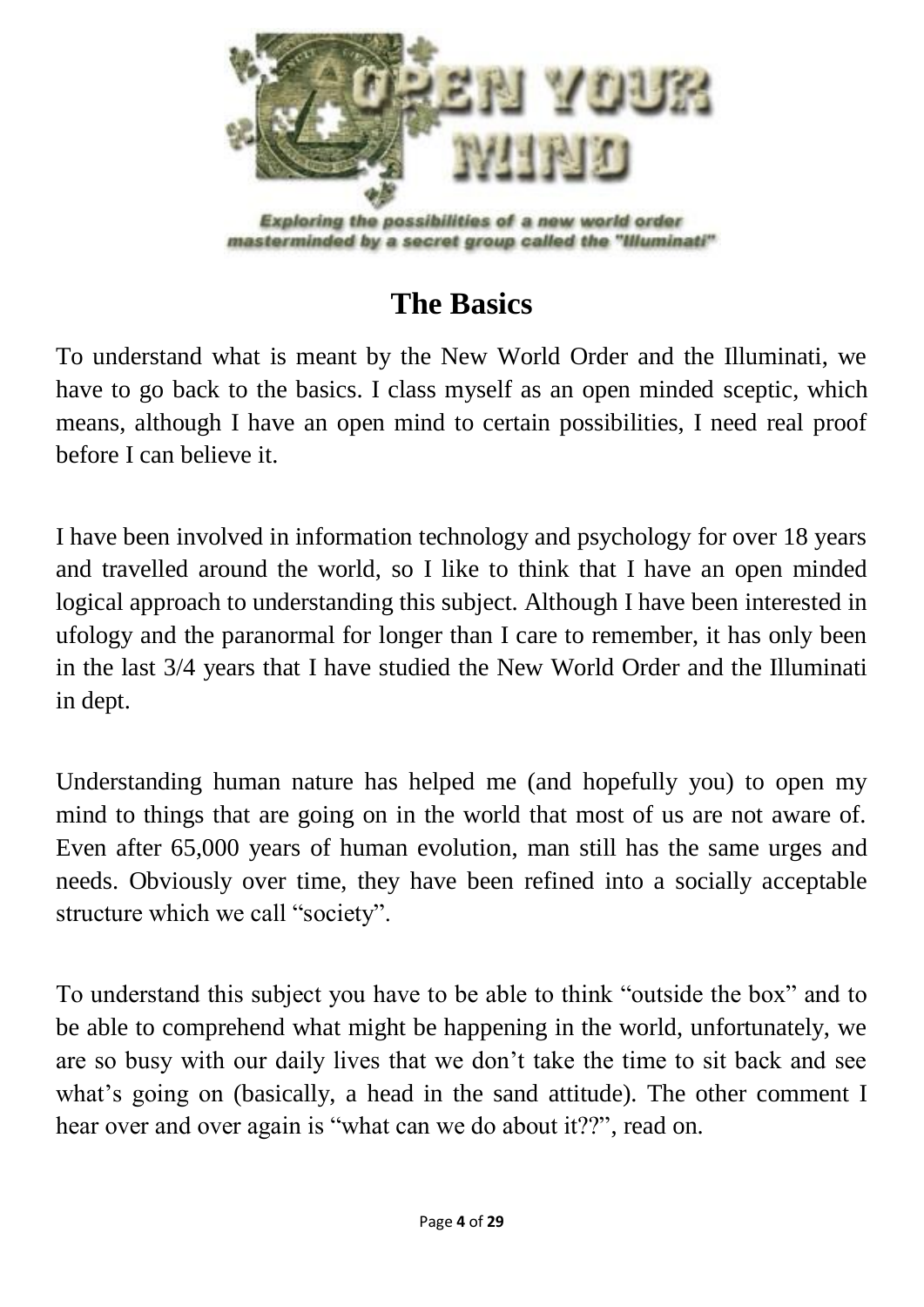There are numerous web sites on the subject, so I am not going to go into detail as to who or what the Illuminati are. This web site is design to give the sceptics among you a way to understand how things are possible, once you open your mind and understand the basics of psychology. I will do this by using every day examples.

All of the web sites that I have visited do not go into detail regarding the psychology involved in how, as human beings, we work on a day to day basis. I feel that once you understand the basics, then you can relate to what the New World Order and the Illuminati are trying to do.

The links page will bring you to sites that cover the Illuminati in more detail. If you do not understand anything, come back here and re-read the basics.

If you need any more information, please email me and I'll add more detail to the web site.

(NB: Links are very old and are not available anymore)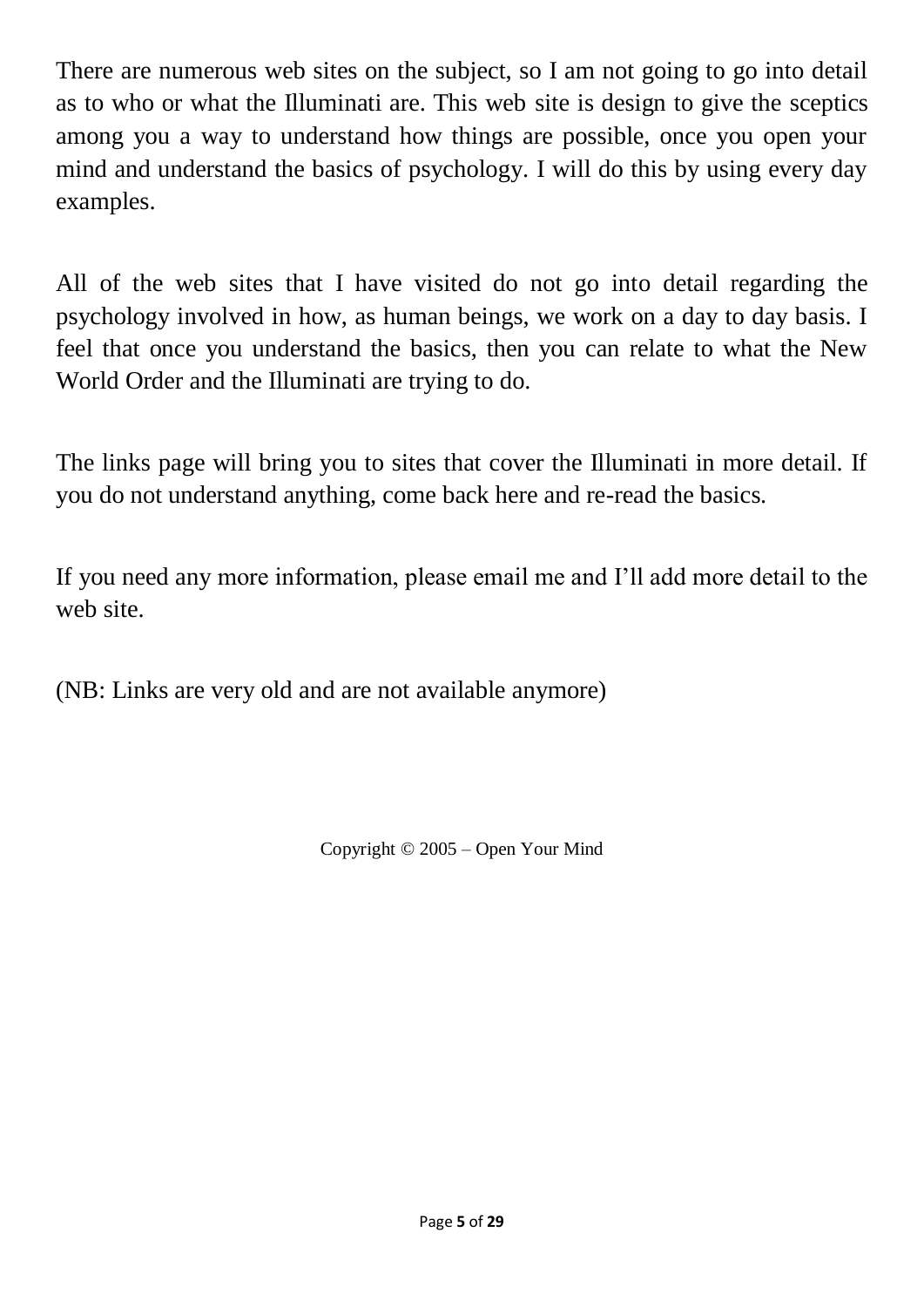

# **Understanding The Mind**

We all know that we have a conscious and a subconscious. Here are some definitions regarding both:-

#### **Conscious**

The waking mind policed by ethics, morality, rights and wrong. It self-imposes rules, restrictions, and regulates action and behaviour

#### **Subconscious**

Subconscious mind: psychic activity just below the level of awareness. Just below the level of consciousness.

Because the subconscious relates to our psychic ability, companies like Coca Cola have used subliminal messages in their advertising to sell their products during the sixties. How did they do this?? This is how - before the end of the first half of the movie, they would put subliminal pictures of Coca Cola into the movie just before the intermission. People, unknown to them, were subliminally programmed to buy a can of Cola. During this unethical advertising campaign (surprise, surprise) sales of Coca Cola increased.

Although the conscious mind could not see anything different, the subconscious mind could see the subliminal pictures. This is because the subconscious mind sees everything (Coca Cola did get caught doing this and had to stop - there is documented proof regarding this).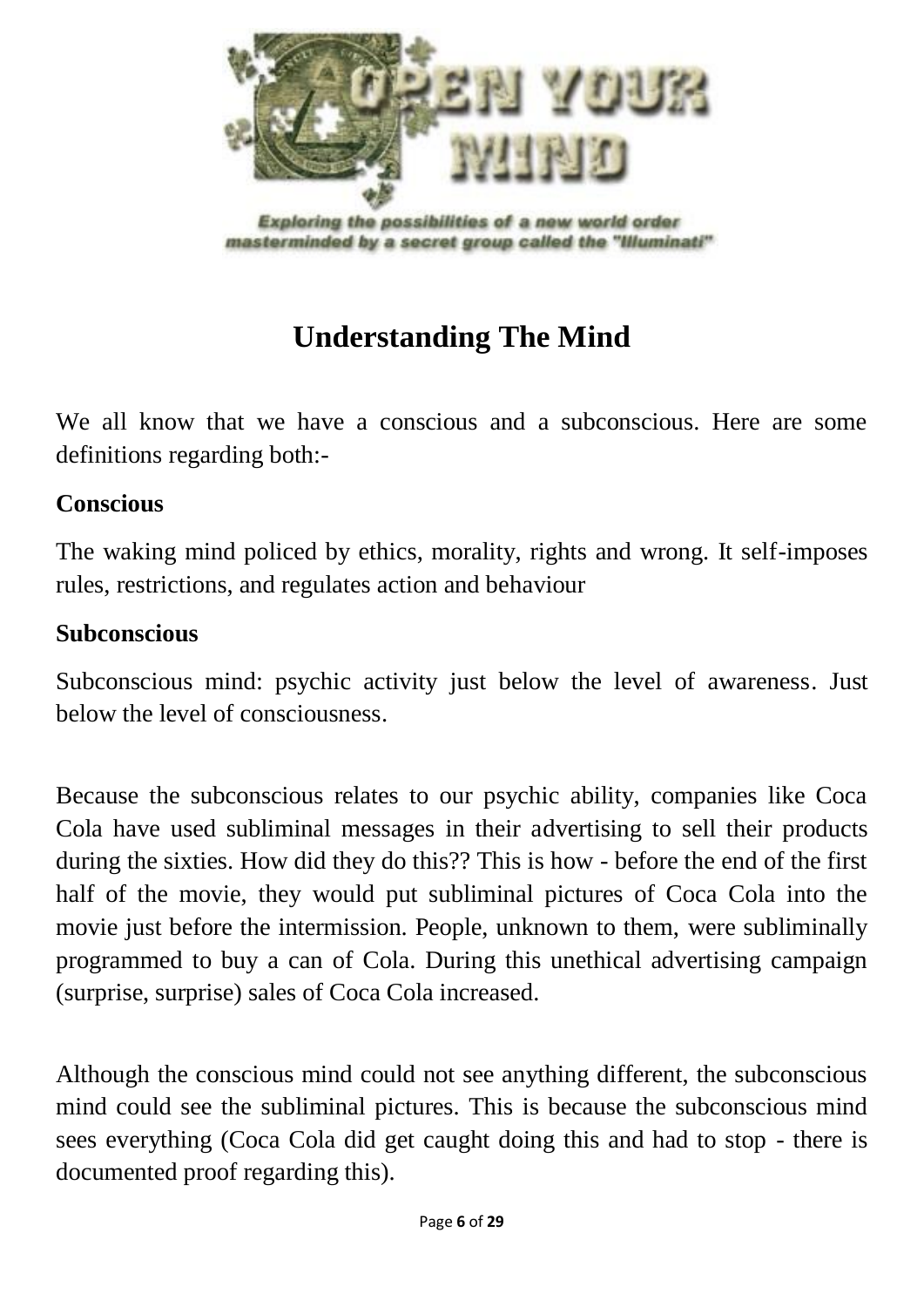When we do a repetitive task *i.e.* driving to work, the task, over a period of time goes from the conscious to the subconscious due to the repetitive nature of the task. I'm sure we have all driven somewhere and not remembered part of the journey. This applies to nearly everything we do and has happened to all of use at some stage.

Another example is learning a musical instrument. When you first start to learn, you have to consciously practice step by step. After a few years of playing the basics, you are able to play without even having to think about what you're playing since the initial repetitive practice over the years has moved it from the conscious to the subconscious.

The use of our subconscious can also be explained in another way. We all have a sixth sense, which we subconsciously use on a regular basis. Have you ever been in the situation where you are driving in a car with someone and you decide to open/close the window, then the person beside you says, "I was just about do ask you to do that" or "I was just about to do that". Have you called someone or has someone called you and they say, "I was just about to call you" or "I was just thinking of you" - well this is our sixth sense/subconscious at work.

So what have we learned - well we now hopefully understand how sensitive and susceptible our subconscious mind is to information that is all around us and how we use or sixth sense. Even today, advertising companies understand that if they can show you a product with a strong logo or jingle on a repetitive basis, sooner or later you will be able to draw the logo or sing the jingle word for word.

#### **Case History**

In one of my many IT jobs, I worked with a young South African girl who was quit religious and obviously at the age of 21, still unaware of what was going on in the world. One day we were talking and got around to the subject of the state of the world and how people seem to be unhappy and working just to pay their bills.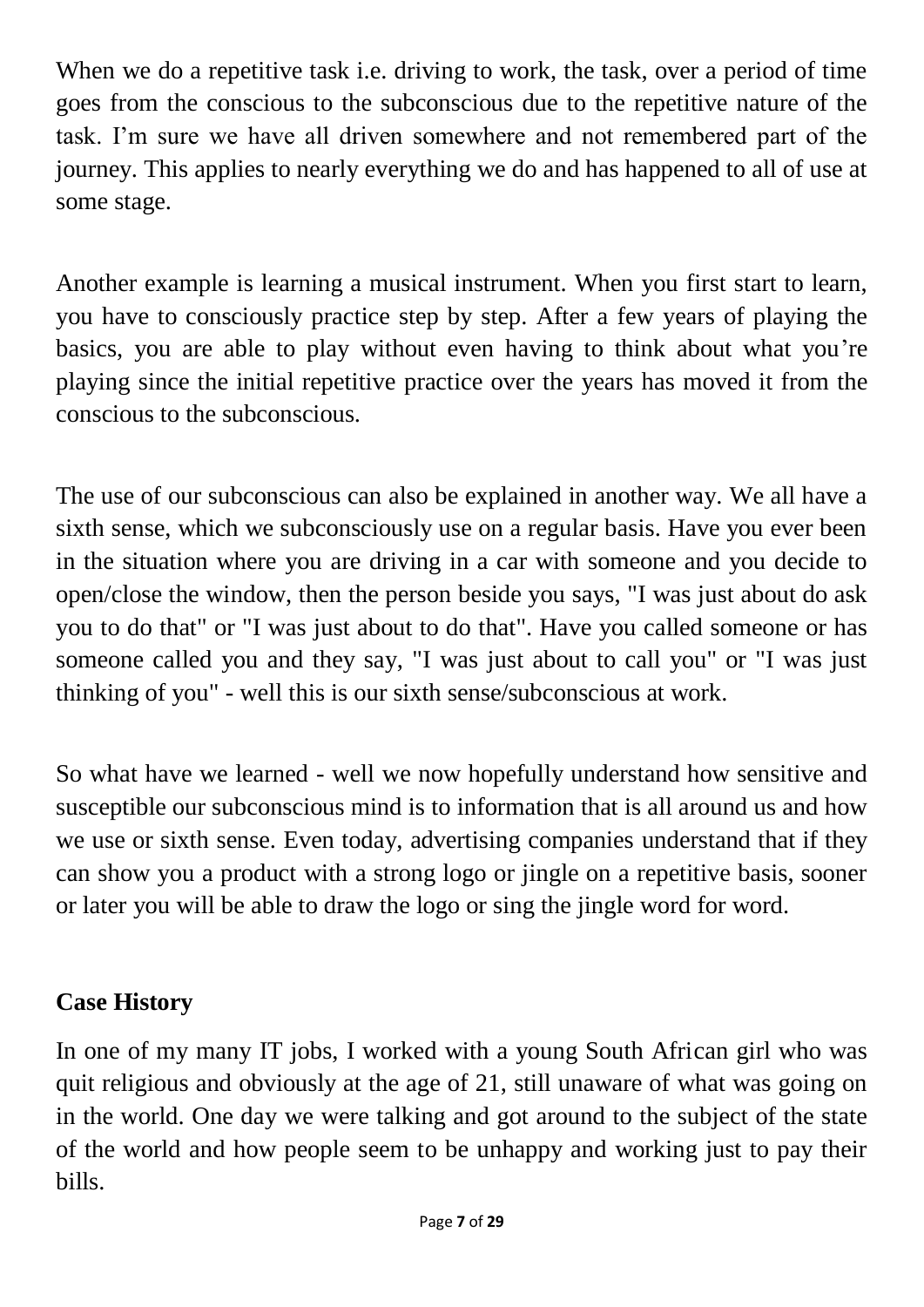I explained to her about what I felt was going on and how there were elements controlling the masses and manipulating our lives. She was a bit taken back by what I said and then mentioned something that I was surprised to hear. She said that she felt that something was going on, but she didn't understand what it was and didn't know why she felt this way? When I explained what was happening, it was if someone had opened a locked door!!

What was happening was that her subconscious was picking up certain things that she knew were not right. Unfortunately because she didn't understand the subject matter and how, both the conscious and subconscious works, she could not decipher the information.

Although she has gone back to South Africa, I am still in contact with her. She is now researching the subject to understand her initial feelings.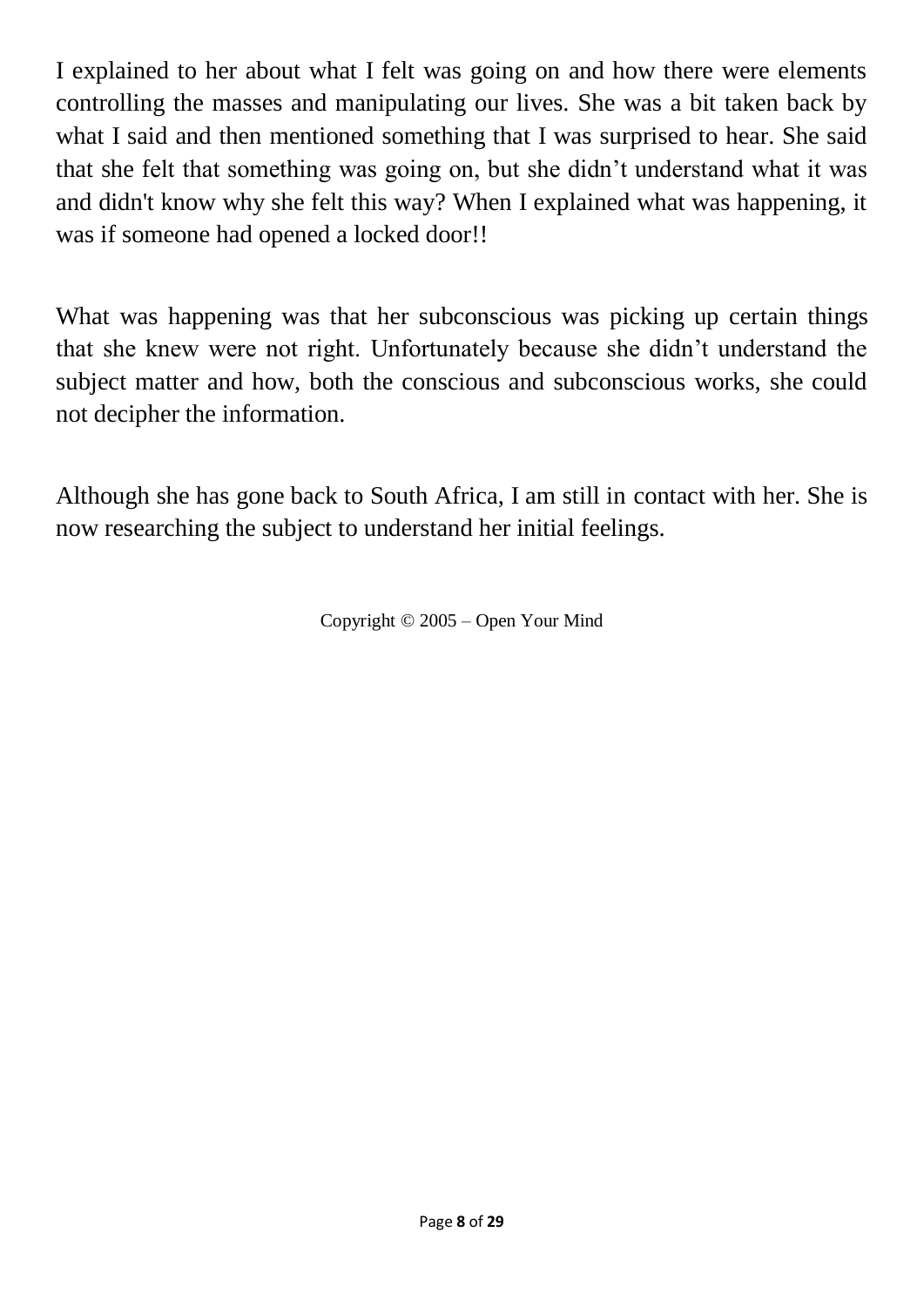

masterminded by a secret group called the "Illuminati"

## **Understanding Psychology**

Now that you know how the subconscious mind works, we will explorer the meaning of "psychology". Up to the early seventies, the only information available regarding the study of psychology where mountains and mountains of academic papers on the subject. This was until a man called Julius Fast published a booked call "Body Language" in the mid seventies. This was the first book that kicked started my interest in the psychology. The subject matter fascinated me, and even to this day, the contents of the book are still relevant.

What do we mean by "psychology". Here are a few definitions:-

- **1) The science that deals with mental processes and behaviour.**
- **2) The emotional and behavioural characteristics of an individual or group.**
- **3) Study of the mind and how it works.**

I have met people over the years, who I have to say, were narrow minded and did not believe that you could tell how a person was feeling by their body language. If this is the case, than how is it that we, intuitively, know when a partner is not happy or a work college is angry etc. This is our subconscious picking up the body language and sending the non-verbal information to our conscious.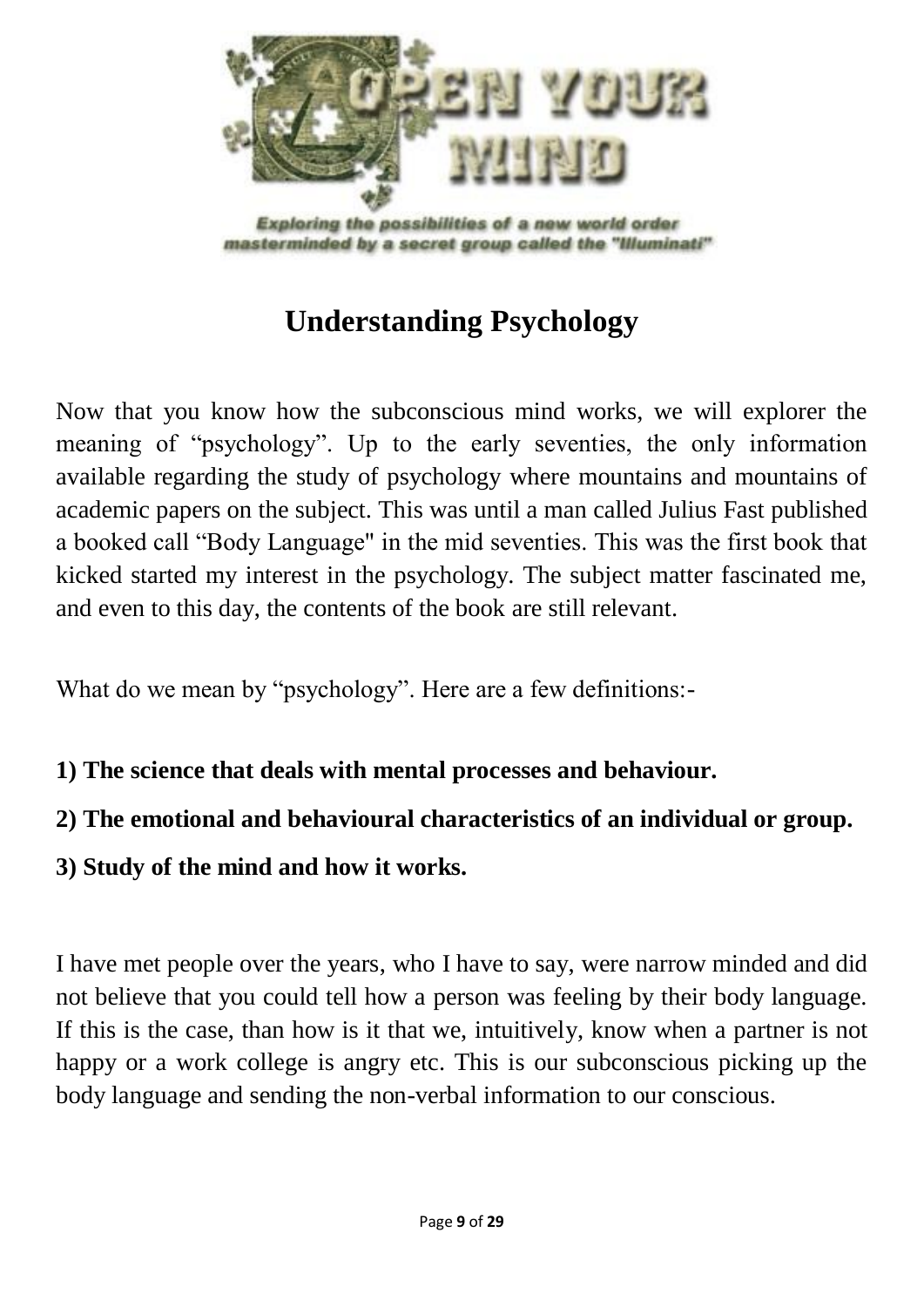Unfortunately, men do not have the same level of intuition that women have. Women tend to be very perceptive to body language due to their sensitive nature.

The skill is being able to de-code and understand the information that you're subconscious is sending you. Practice makes perfect, so the more you understand body language, the higher your perceptivity becomes.

So, why all this talk about body language, well, governments of the world have studied psychology and mind control for decades and have used this on numerous occasions just like the advertising agencies, but on a more sinister level.

We have all manipulated someone to get what we wanted sometime in our lives. This can be as simple as asking your child to pick up their toys before you give them a sweet, or asked a partner to do something that she/he didn't really want to do. This, whether you like it or not, is "manipulation".

So, if you, as an individual, would manipulate your family, friends etc for your own personal gain (which I'm sure we have done at some time), then doesn't it make sense that politicians, media tycoons, church leaders, presidents, bankers etc, would also use this technique to manipulate people to do things that they wanted them to do?? Everyone has a level of selfishness and greed which changes throughout our lives due to personal experiences and how we've been treated by society. Presidents and Prime Ministers might have important jobs to do, but they are still human and still have their own agenda's.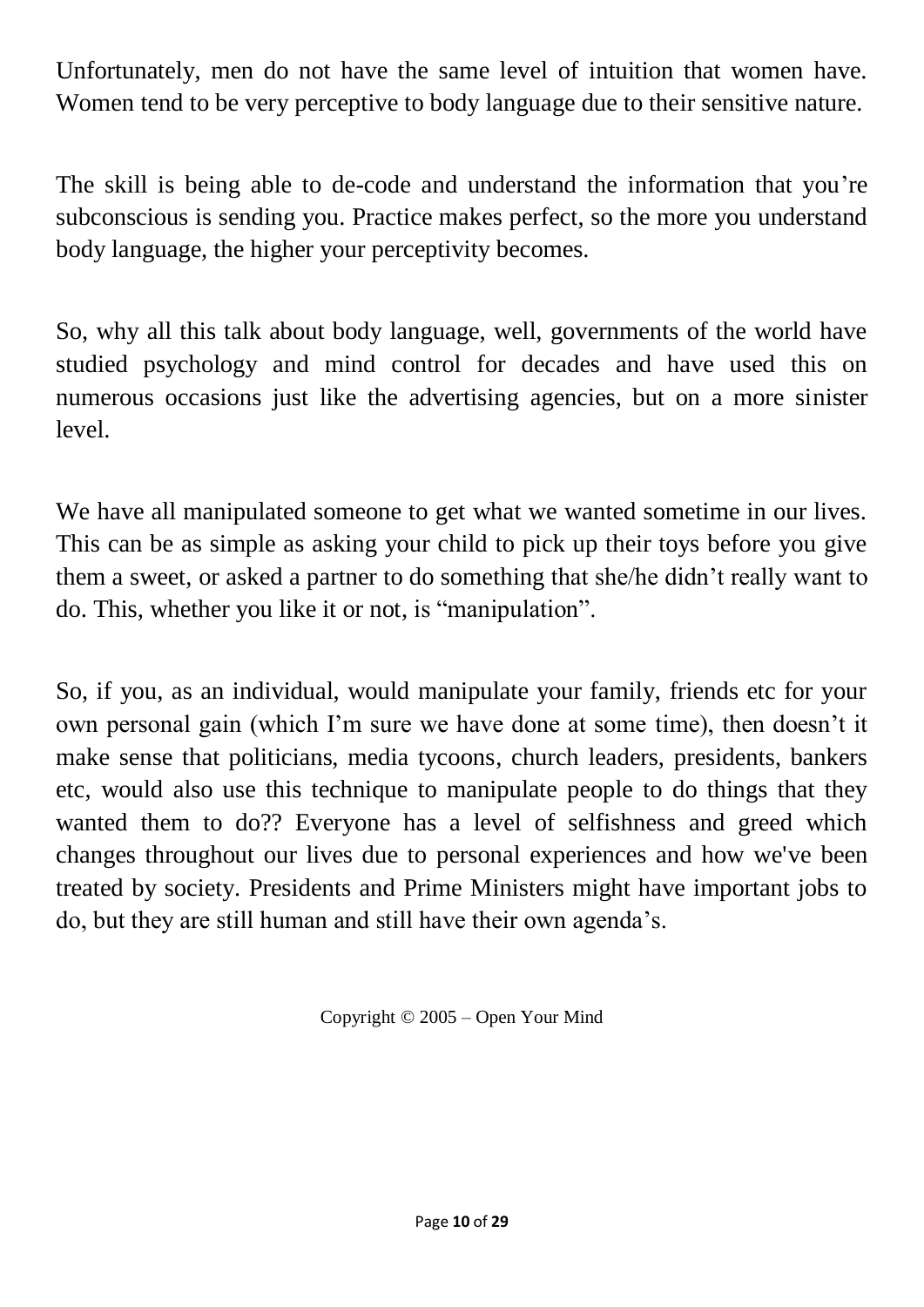

# **Overt/Covert Manipulation**

We have often heard about secret agencies like M15 involved in covert operations.

What do we mean by Covert/Overt?? Here are some definitions:-

#### **Overt**

Open and observable; not hidden, concealed, or secret

#### **Covert**

Not openly practiced, avowed, engaged in, accumulated, or shown: covert military operations; covert funding for the rebels.

Covered or covered over; sheltered.

Now we would be very naive to assume that the governments of the world do not get involved in covert operations. I'm sure if Winston Churchill did not do this during World War II, we would all be speaking German!! So we can understand that covert operations can benefit a country during times of war, this being one example. The same applies when government troops are overtly sent into a country to keep the peace with warring factions.

Unfortunately in every barrel you get a bad apple and this applies to every area of our society. So why should governments be any different??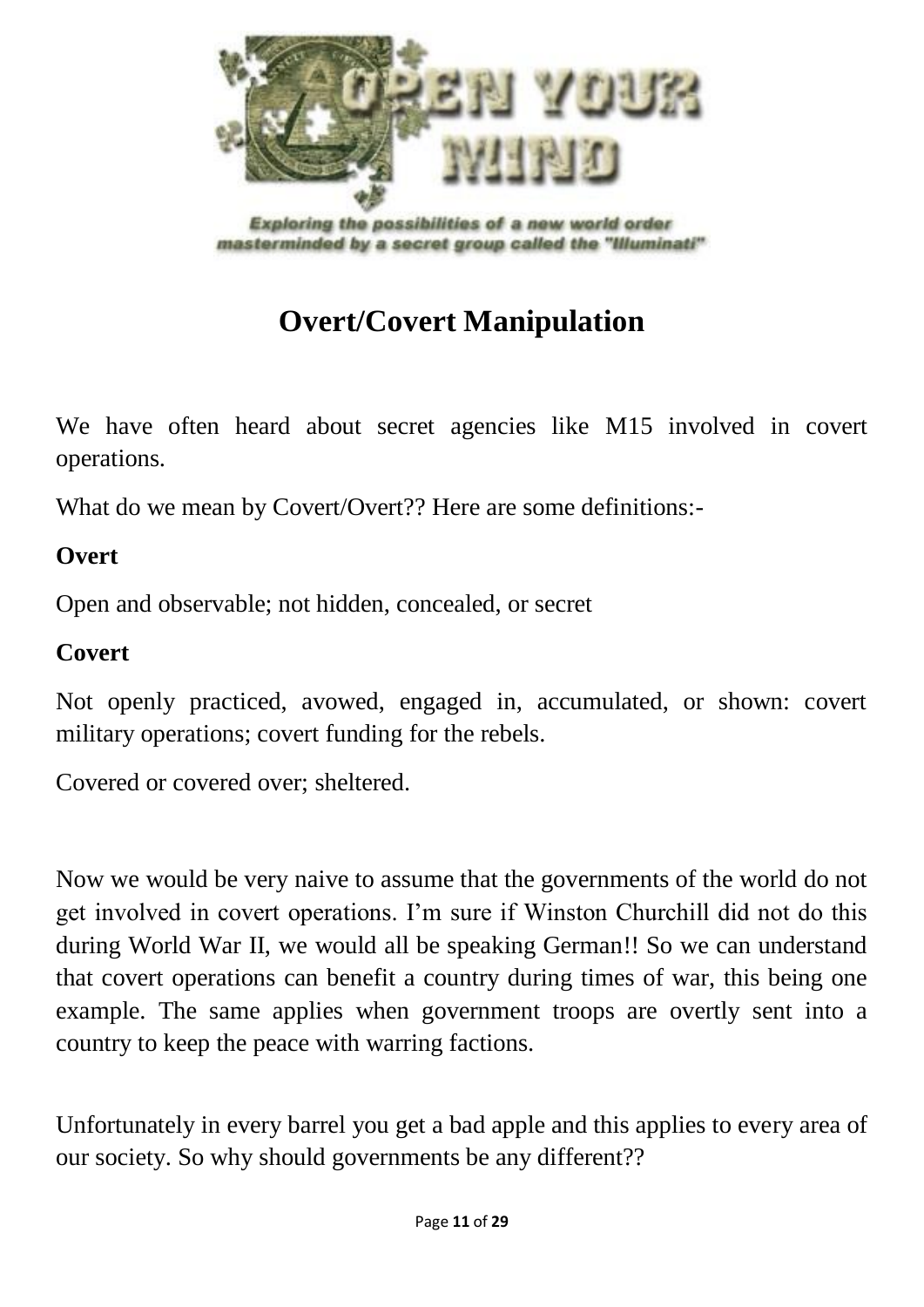How many times have we heard of scandals involving politicians who used their position to manipulate people into doing something or have been found guilty abusing their position of power for personal gain.

To control and manipulate millions of people you need to be in positions of power and authority. So, technically, it would only take a small number of powerful men in the world to control the masses.

This control of the people has not happened over night, this is something that has been going on for centuries. How many times have to heard people saying that it's one rule for the politicians, presidents etc and another rule for ordinary people? Thomas Jefferson, the first president of the United States said "everyman is equal", but at the time he said this he had 200 slaves working for him. If this is not hypocritical, I don't know what is!! Maybe what he should of said was, "Everyman is equal, but some men are more equal than others!".

Time and time again people are getting more and more frustrated by the way our freedom is taken away by new laws passed by governments around the world who, supposedly, protect us. How many times have we heard about "Big Brother" watching our every move with CCTV cameras, paper trails etc.

We either knowingly or unknowingly give away our freedom and human rights if our lives or our families lives are threatened. You may not have noticed, but when something like a terrorist attack happens, the first thing that gets put through are new "laws" to help the government catch the terrorist by increasing the power of the state and reducing the freedom of its people. Unfortunately people are so scared that they accept it. So this means they are giving away their human rights and their freedom out of fear. Freedom, this is what the Illuminati want us to think we have. Ask yourself, do sheep have freedom in a field surrounded by bushes??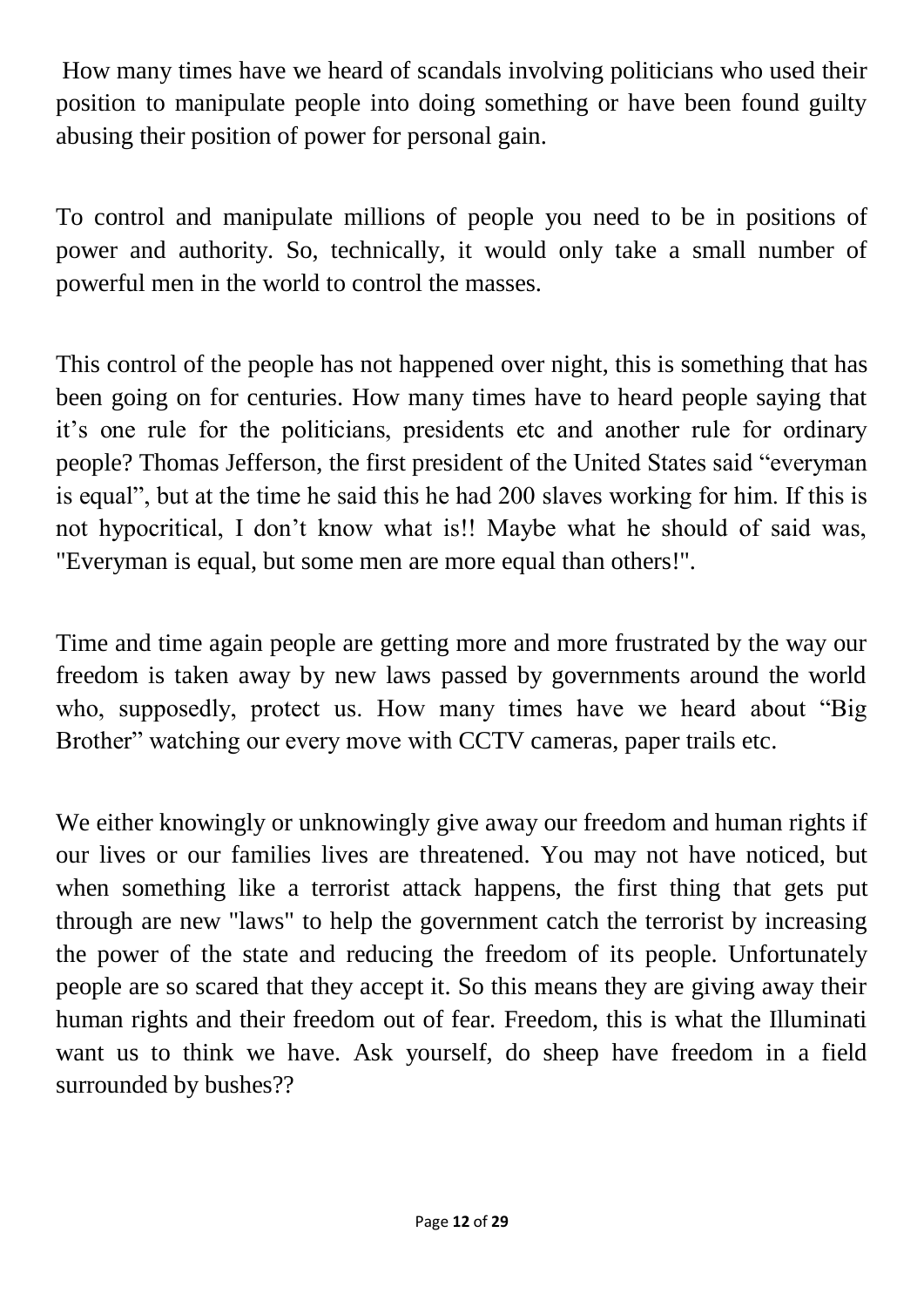All I would say to you is to keep on open mind to the possibilities that there are things going on that we are not aware of, so don't assume that the governments of the world have your best interests at heart, they don't!!

Unfortunately even politicians and state leaders are still human and have their own agenda's. In the last few decades we have begun to realise that politicians do lie and do not keep their promises. The amount of people who do not vote in the general elections has reduced drastically due to the fact that the general population do not trust their governments any more.

This web site will hopefully open your mind - listen to your instincts!!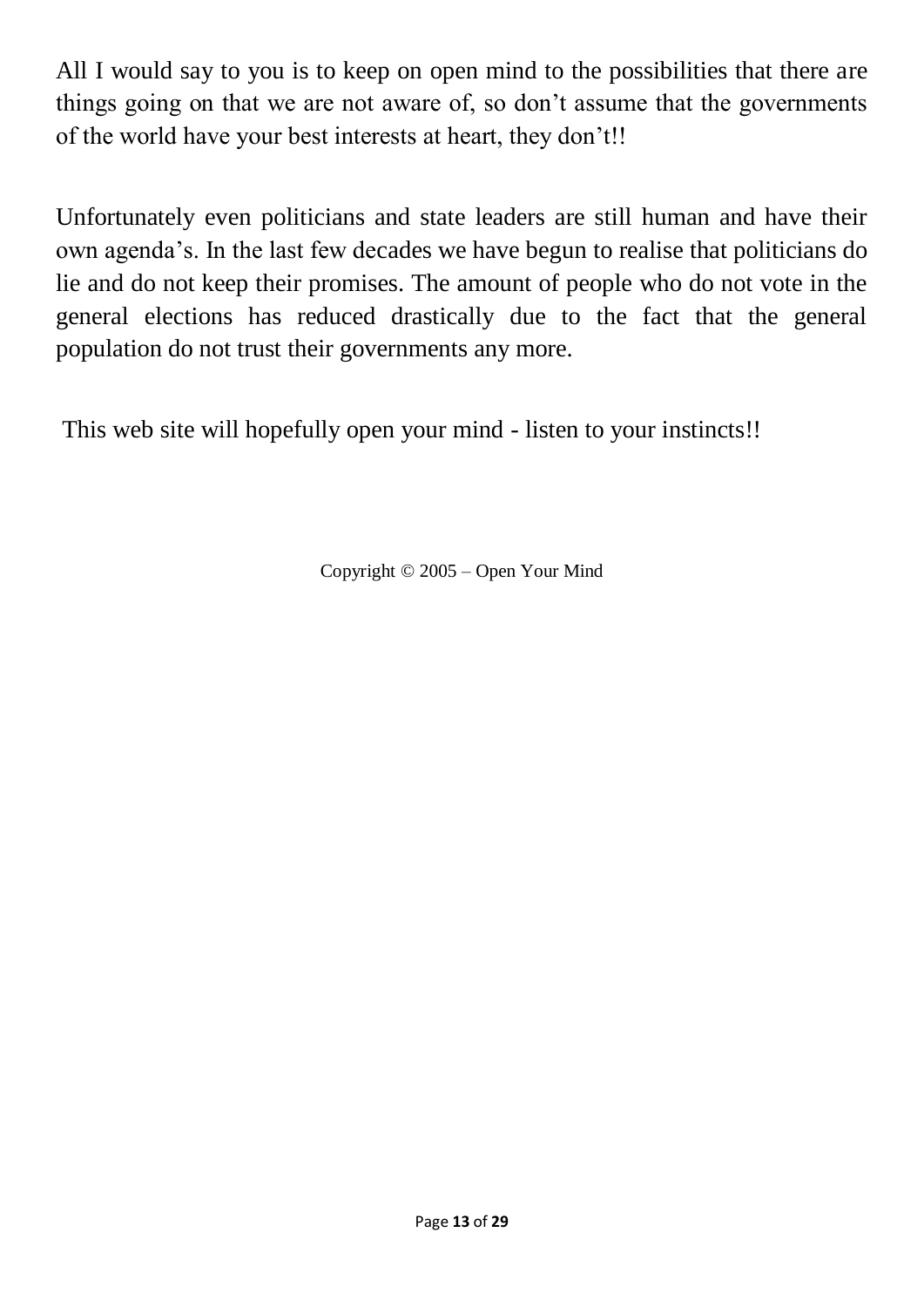

# **Mind Control**

Once you understand the human psyche, then it is a lot easier to control and manipulate the masses. It has been documented that the American Government has been experimenting with mind control techniques for decades, the main one being "MK Ultra".

Now a large number of people would say that mind control is not possible. Well if you have seen a stage hypnotist, you would realise that mind control is possible!!

I attended a Paul McKenna show at the Wembley Conference centre a few years ago. There was a 6" 4 builder built like a brick s\*\*\*house dancing to the sugar plum fairy with a pink tutu around his waist....very funny.

What if this skill was used for more sinister purposes??

Again, throughout history, conspiracy theorists have pinpointed a number of high profile assassinations being associated with mind control stool pigeons. Mark Chapman shooting John Lennon being a prime example.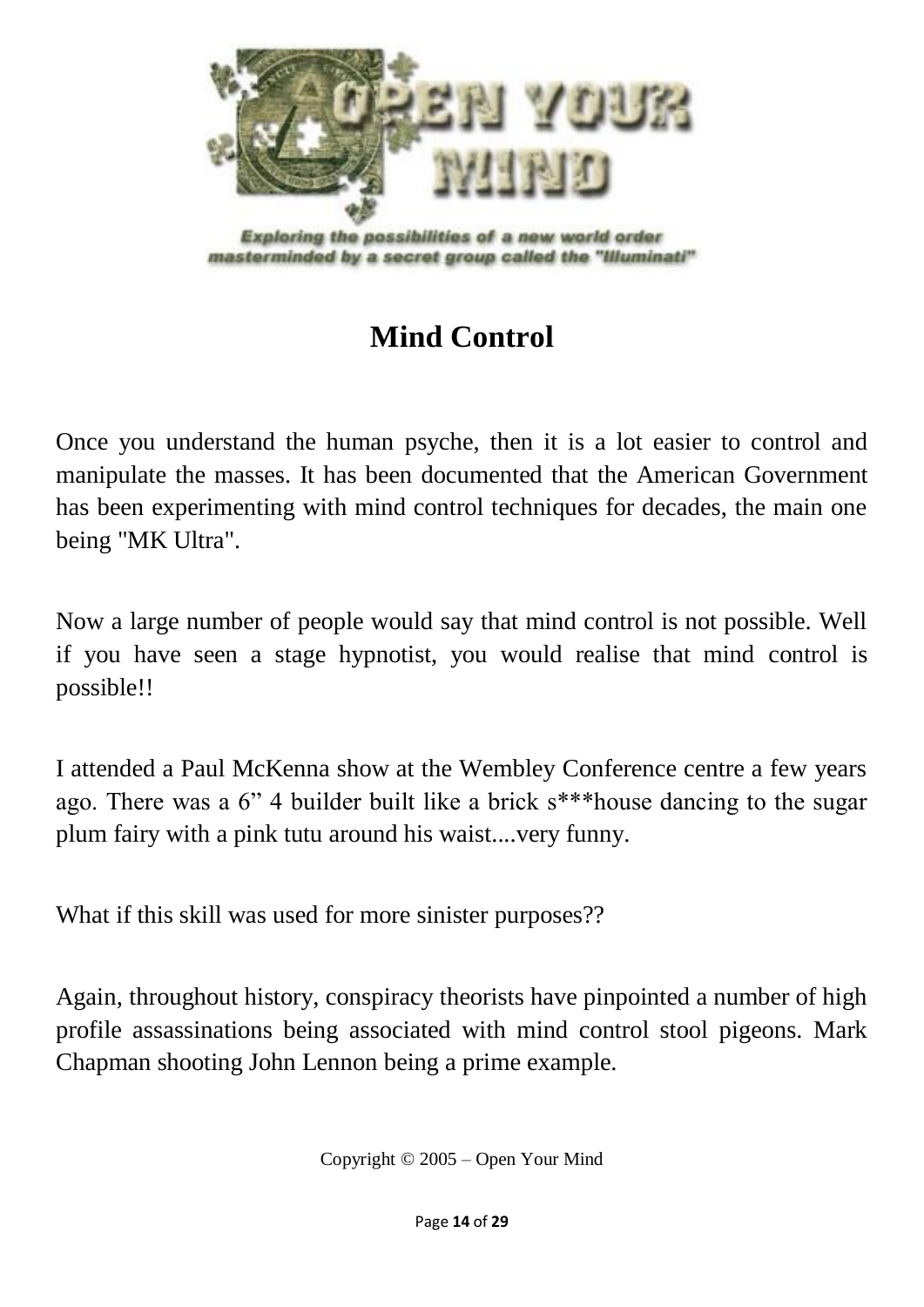

## **The Global Elite**

This whole thing with the Illuminati and a shadow government may be unreal to many people, but stay with me for a while and give it a chance. Most of us can agree upon that something is very wrong with this planet. Civil wars, diseases, famine, ethnic cleansing, religious wars, different violations of human rights ... the list is long and it just goes on. Are all those bad conditions totally separated from each other, or do they have a common source?

The problem with most people accepting this philosophy is due to the fact that historically, man has always wanted to control the masses from the beginning. The Roman Empire, Egyptian Empire to name a couple, all tried to rule the world in some way. So, if this pre-meditated quest happened thousands of years ago, why can't the same thing happen again?? If anything, with the current technological infrastructure in place, it would be much easier. The Illuminati have been around since the early 17th century, started by a man called Adam Weishaupt, and funded by one of the most powerful and richest families of the day, the Rothschilds. Incidentally, the Rothschilds are still in existence and are still involved with the global elite.

The first misconception is that it is about money, WRONG. It is about control of the masses. First of all you have to subconsciously program the mind, this is called mass hypnoses or "brain washing". This is done by the media and society.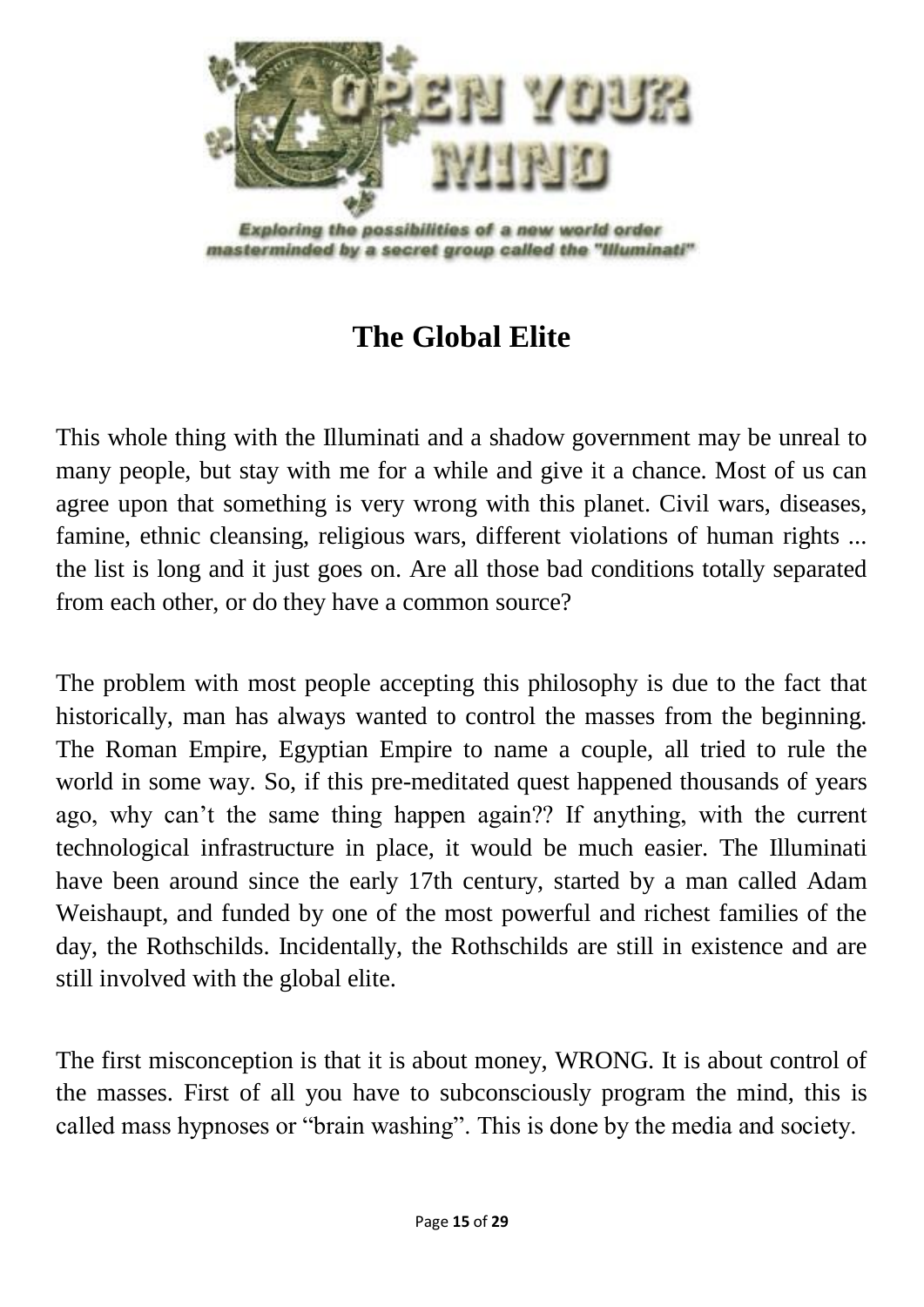Advertisements will tell us that we need to have xyz product to be happier, smarter etc and society controls the way we act in our daily lives. If you do something that goes against what society dictates, then your "weird" or "strange". Why should this be the case??? Can we not express ourselves without been seen as "weird" or "strange".

The next stage is to dumb down the population via the education system. This is done by the subject matter being thought, most of it, especially relating to history is total rubbish. The left side of the brain deals with the logical, analytical and mathematical, the right side of the brain deals with creativity, intuition and imagination. As you will notice, most of the subjects taught in school today are left brain activities. The subjects taught in school also make the younger generation great employee's.

They say "money makes the world go around", but if it is so important to us on a day to day basis i.e. paying rent, getting mortgages, understanding interest rates etc, why do they not teach these subjects in school??? Because, if we were taught these subjects from an early age in school, we would be financial astute and careful with our money (probably avoiding credit cards!!). Now, this would not do since the banking system would lose billions of pounds in interest payments. So we have more and more people getting into debt with higher and higher interest payments, simple because they do not understanding their finances or the financial system, this is only the tip of the iceberg. As the old saying goes, "ignorance is bliss".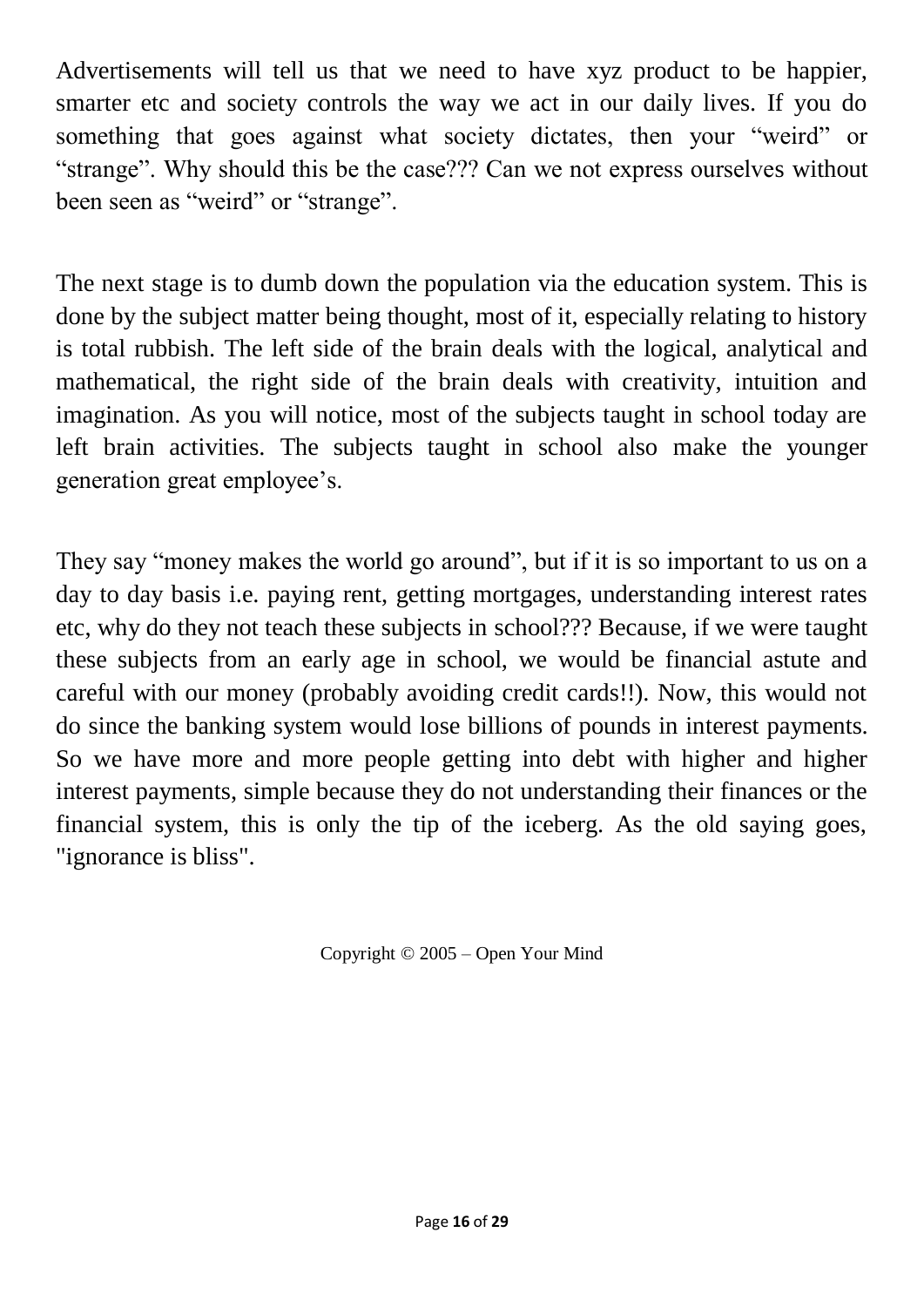

### **Controlling The Masses**

You might be wondering how a small number of people (in relation to the world population) can control the world, well this is very simple.

Let's look at the standard hierarchical structure of an everyday company. The following diagram is the standard hierarchical structure of a company. This hierarchy could apply to a company with 50 employees, or 25,000 employees (see image).

I think we can agree that the board of directors know everything that is going on within the company, and everyone else knows nothing, generally speaking. So, no matter how big the company is, you still have a small number of people at the top (the board of directors) that run and control the company (see Image).

The Illuminati are a secret society (and like most secret societies throughout the ages), they communicate using symbols or signs. Since the ordinary man in the street does not know what the



**Cleaners / Labourers** 

symbols or signs are, or the meaning of them, he is none the wiser.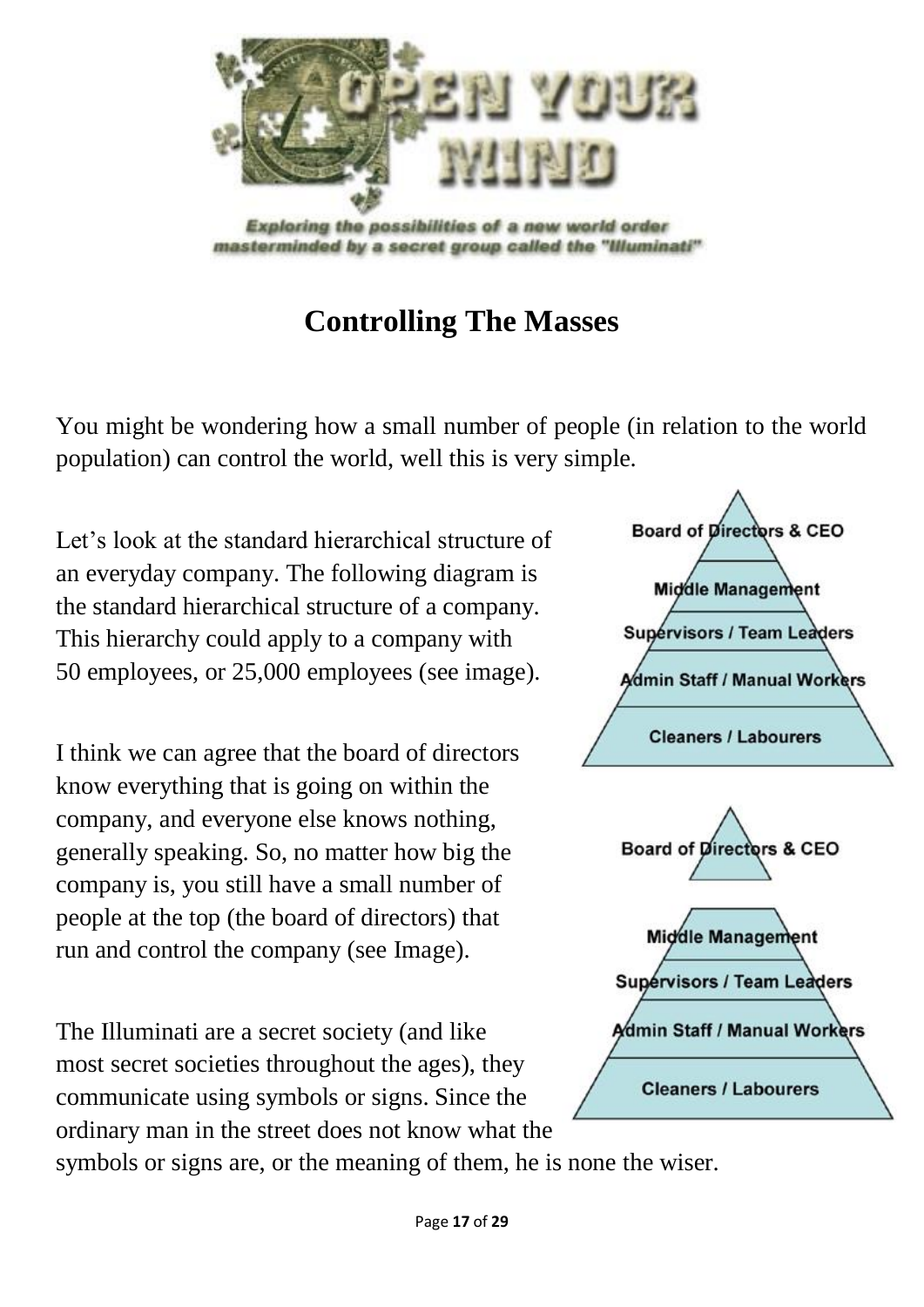Now let's have a look at the back of an American dollar bill (see below). Refer back to the company structure image on the last page where the top part of the pyramid is removed, notice anything??

What you are seeing is illuminati symbolism stating that they have the knowledge (the all seeing eye) and the rest of us are ignorant to what is going on. Let's have a look at the wording around the pyramid.



The latin words "novus ordo seclorum" appear on the back of the US one dollar bill, below the pyramid and all-seeing eye. Above the pyramid are the latin words "annuit coeptis" (meaning annual assembly of enemies or friends)? Novus is Latin for new or extraordinary; ordo means order, rank or class; seclorum or saecularis means relating to the world or secular age (it also refers to intervals of 100 years). Thus you have the assembly of the NEW WORLD ORDER (although some people will say that this translates to "A New Order Of The Ages", depending on which side of the camp you are on. At the base of the pyramid are the Roman numerals for 1776.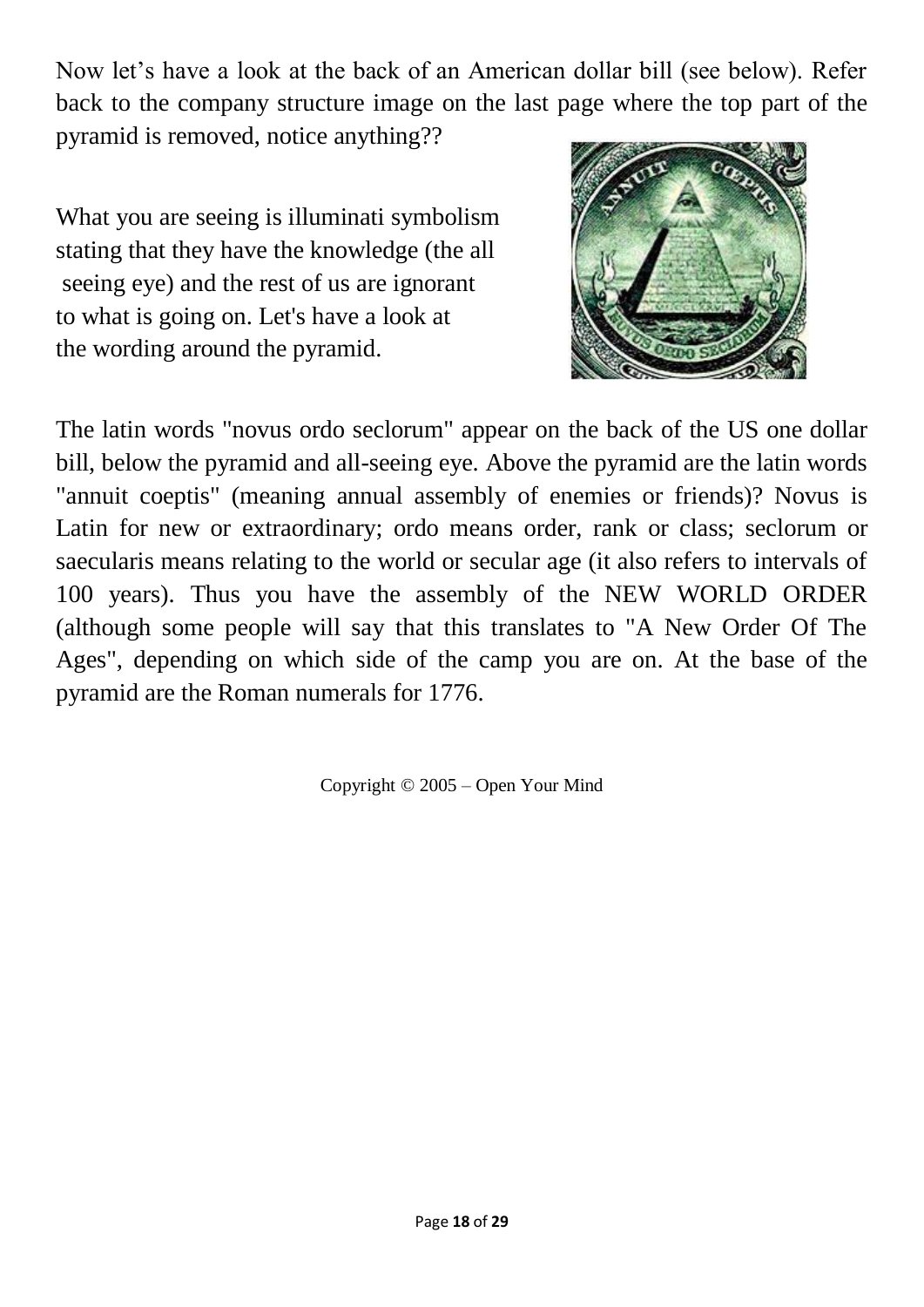

### **What Can I Do?**

One of the things the global elite want to do is enslave the masses, kept you depressed, angry and resentful. The one way they can do this is to keep people in debt, so you have to work to pay your bills. Over the last few years I have noticed an increase in Bank's offering more and more credit.

Why do the news channels always have bad news?, why do they all report on the same information at the same time? Why are all the TV soaps depressing and scripted (in the majority of cases) on negative story lines i.e. divorce, sex scandals, affairs, drugs, murder.

Why are large corporate companies closing down or moving their factories to different locations for cheaper labour while reporting large profits?

When something major happens in the world, ask yourself this question - who would benefit from that xyz disaster/war etc.

Why? Why? Why? That's the question you should be asking yourself. This is a big jigsaw that needs to be put together, and that's what I'm doing, piece by piece. It is far from being completed, but I'm getting there!!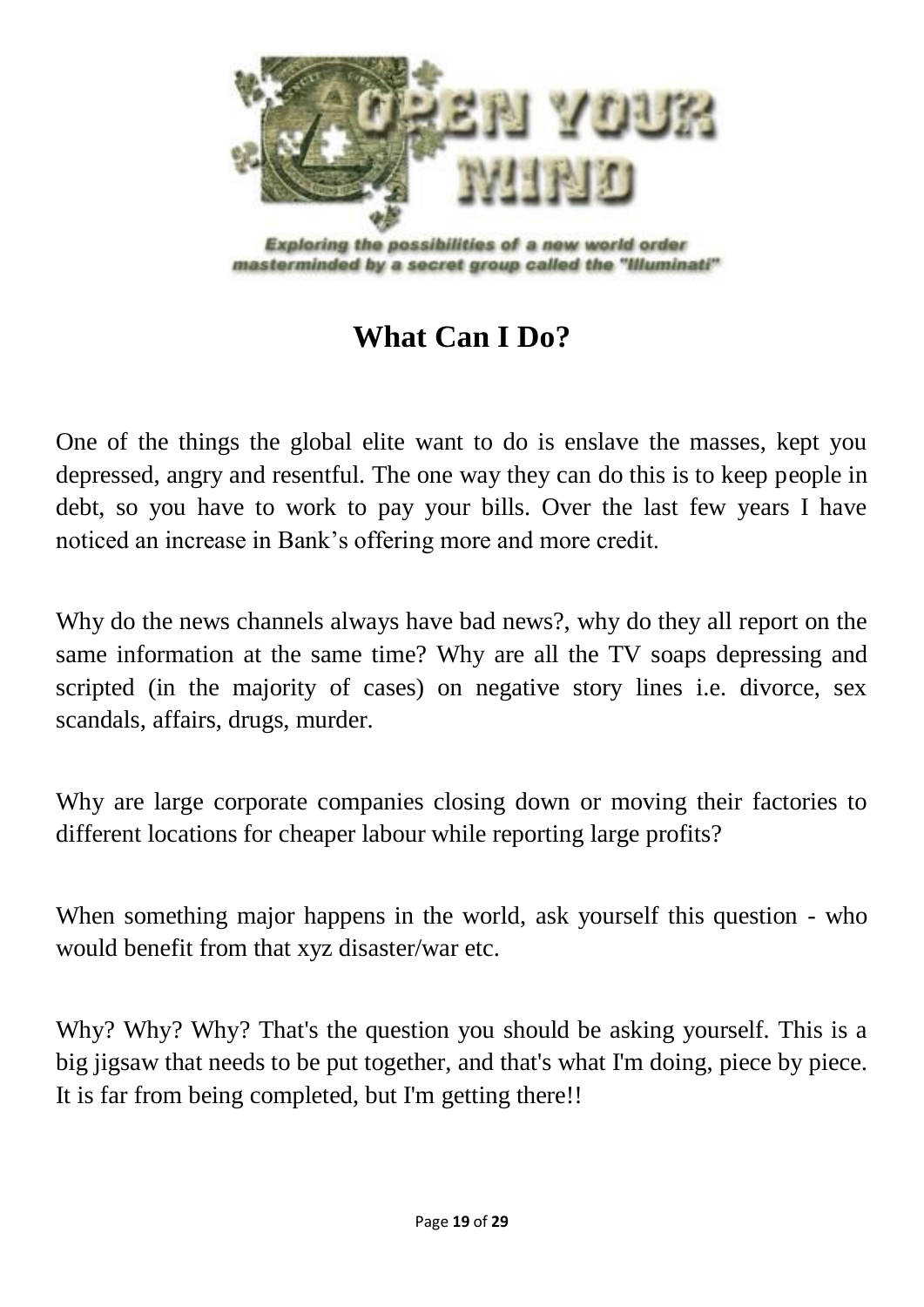This sounds ludicrous, you say, and when I first started studying the subject I thought the same. But you have to start somewhere, so understanding the mind/body and then going further on, will be a good start.

The Chinese and Tibetan cultures have known for centuries how the mind and the body work together, so once YOU also understand this, you will then understand why it is so important. Meditation, Acupuncture and Reiki are all used in healing the mind and the body.

Example - We have all seen the Sholin Monks demonstrate the power of chi. Balancing on razor sharp swords, wooden planks broken over various parts of their bodies and other implements used in various other death defying ways that would kill a normal person. This demonstrates how powerful we could be if we knew how to use our mind. Well, this is the first step in reaching this ability. We have also heard of people do super human feats in times of danger like lifting a car off someone who was trapped underneath it. When asked to do it again, they could not.

The other philosophy that the eastern cultures believe in is "what you give out, you will receive" and "like attracts like". This has been transcribed into a number of other sayings that we use in the western world i.e. "you reap what you sow", "what goes around, comes around", "live by the sword, die by the sword". These sayings all mean the same thing. I have started to use a positive philosophy in life and have noticed a big difference when applied. There is one stipulation, however, it will not work successfully if you are not sincere. People will eventually pick up on your insincerity via their sixth sense/subconscious.

So here are a number of common sense solutions to help you to "Open Your Mind".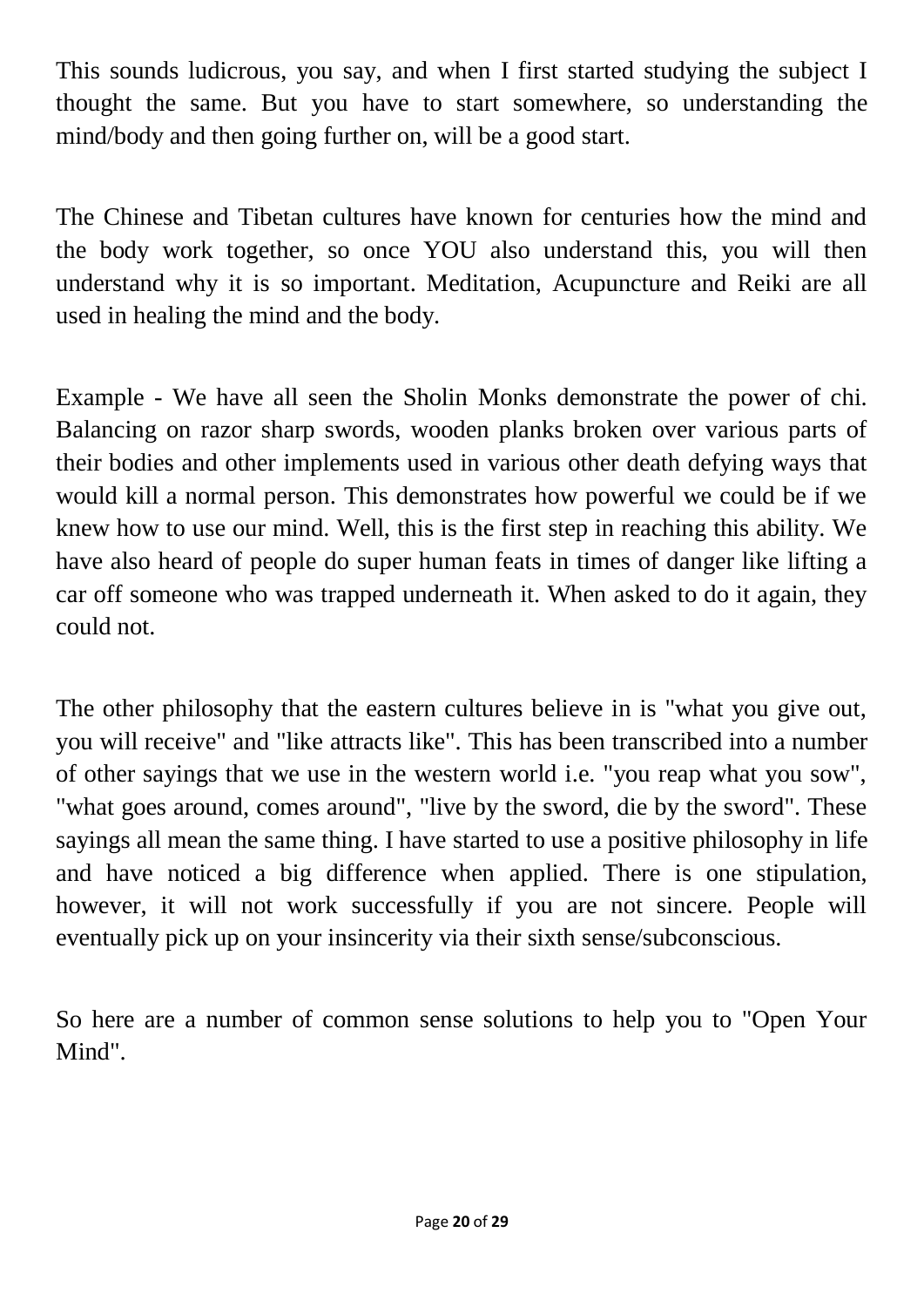Things To Do:-

1) Pay off your debt's and cut up your credit cards. Even if a small number of people do this the banks will loss thousands of pounds. As my grandmother used to say, "out of debt, out of trouble".

2) Spread the word, tell people what you are doing and get them to do the same.

3) Stay positive, negative energy and stress can cause health, social and personal problems. Try and learn how to meditate.

4) Keep an open mind and try not to make too many assumptions unless you know the exact truth. There are two sides to every story so until you hear both sides, don't assume that one side of the story is the truth.

5) Do not believe everything you hear, especially from politicians!!

6) Try and use the eastern philosophy "what you give out, you will receive" and do it with sincerity. This apart from anything else, will improve your life and make you more positive.

The global elite have until the year 2012 to get there policies, or whatever you would like to call them, in place. This date has been predicted by a number of people around the world. By 2012, paper money will be worthless - the only thing of value will be gold and silver.

You may ask, "why don't the Illuminati come out and show themselves?". This question is easy to answer. If you are in charge of an army platoon on a secret mission to capture a position across enemy lines, you would not let the enemy know you are there until your men are in place and ready to strike.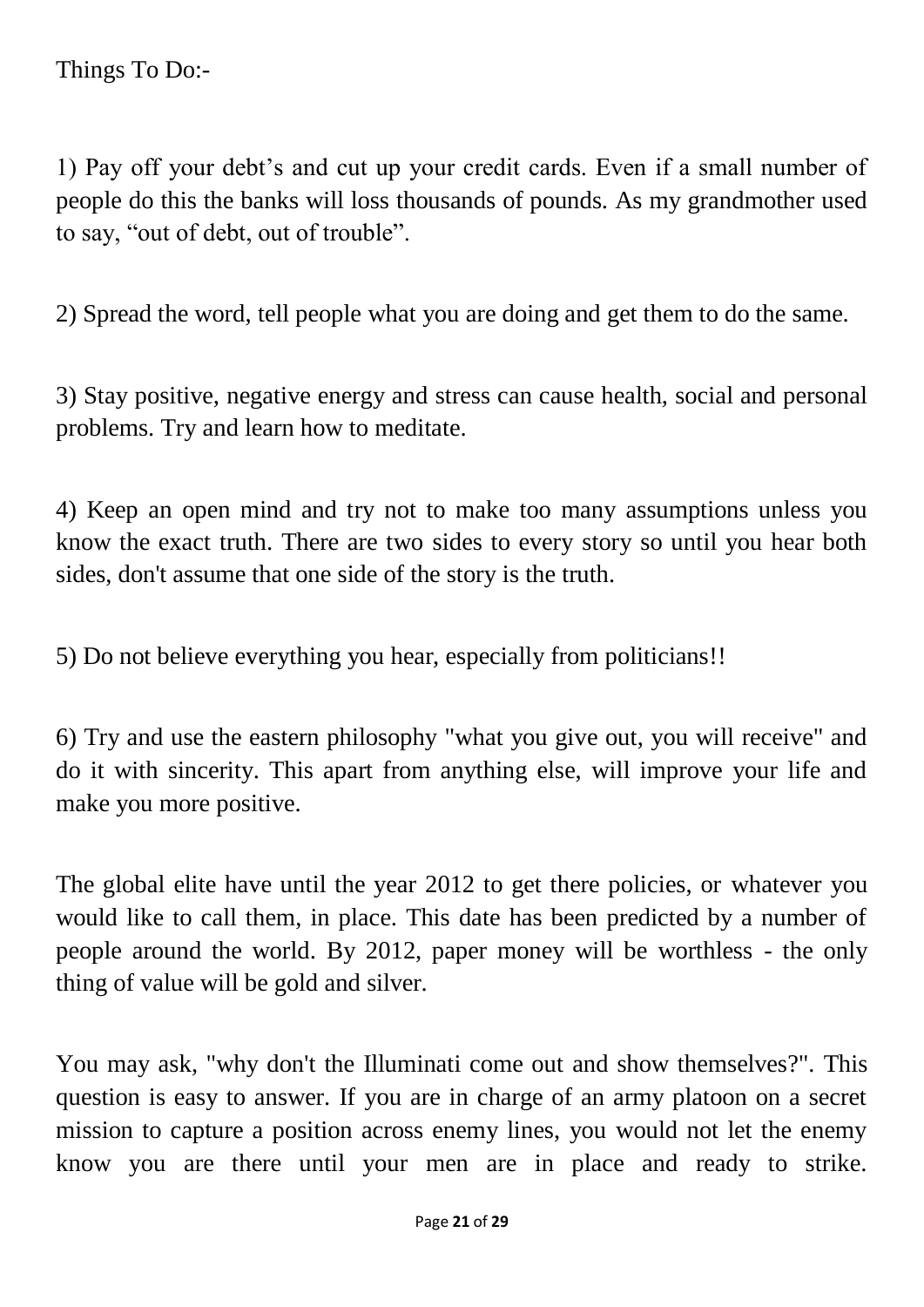You would also make sure that the enemy had nowhere to escape. This is exactly what the Illuminati are doing. They are putting their people and plans in place. Once this is achieved and know that we cannot do anything about it, they will show themselves.

#### **Conclusion**

There are two ways you can view this subject matter. First of all you could approach it with a closed/narrow minded attitude and debunk everything, or, like me, take the sceptical open minded approach and research the subject further. People who do not know the subject matter will debunk the subject. I have friends who have done this and when I asked them how much research they have done, they normally say "none". So if they have not researched the subject how the hell can they debunk something they do not understand? because it's easier to debunk it than admit that they know nothing about it and show a weakness in their intelligence. The fact that the global elite are doing this in the shadows rather than advertising it also makes the subject even more unbelievable.

Well let's put it into prospective, if I, and a large number of people who have investigated this subject globally, are wrong, then you can have a good laugh about it. But what if we are right??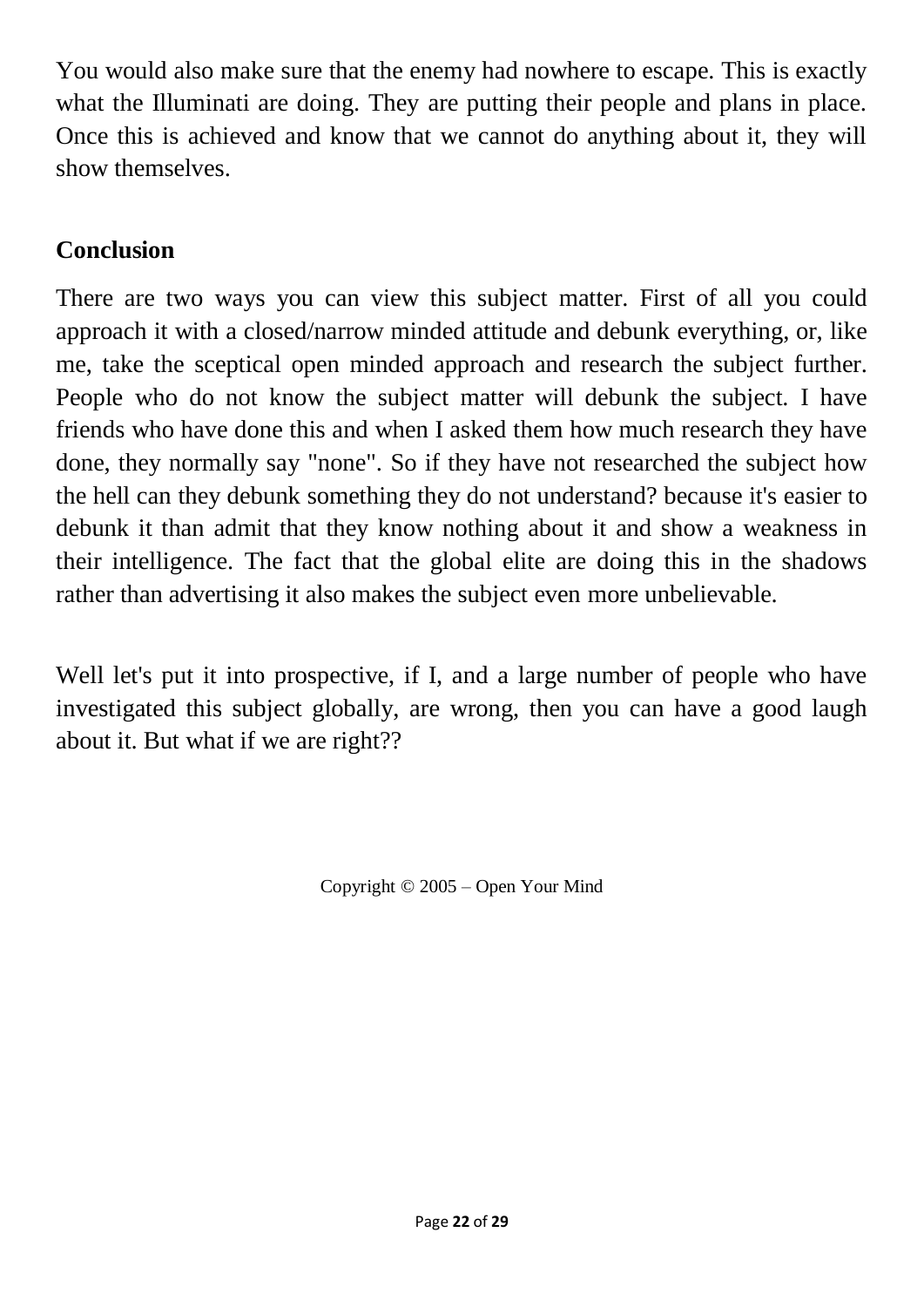

### **2012?**

Apart from the obvious predictions from Nostradamus and apocalyptic catastrophes mentioned in the book of revelations (the Four Horsemen of the Apocalypse etc), what else has been predicted for the end of the century? I think what we have all noticed at some point is the speeding up of time. Some scientists have said that this is due to a celestial body known as the "Photon Belt". What is this and what impact is it going to have (if any) on the planet and the people on the planet? Well, let's look at some background information.

The Mayans where a very advanced tribe of people who originating in the Yucatan around 2600 B.C. and rose to prominence around A.D. 250. They could predict the seasons and knew exactly when crops had to be planted or harvested. So, what has this got to do with 2012? Well the Mayan calendar ends on December 21st 2012 with no predictions after this date. They predicted a celestial change around the turn of the century. So what could this celestial change mean for us? The scientific community agree that there is a change taking place which they have called the "Photon Belt". Apparently this change takes place every 24,000 years and the fact that we currently reside on the planet is irrelevant.

What is this Photon Belt? Here is the scientific bit - Let us outline the mechanics of this anticipated encounter of our solar system with the photon belt. The whole universe is held together by means of vortices within vortices of centripetal energy--with their associated electromagnetic fields—like whirlpools on water, within larger whirlpools (this is the machinery behind Einstein's space time topology of general relativity). These spiralling energies give rise to natural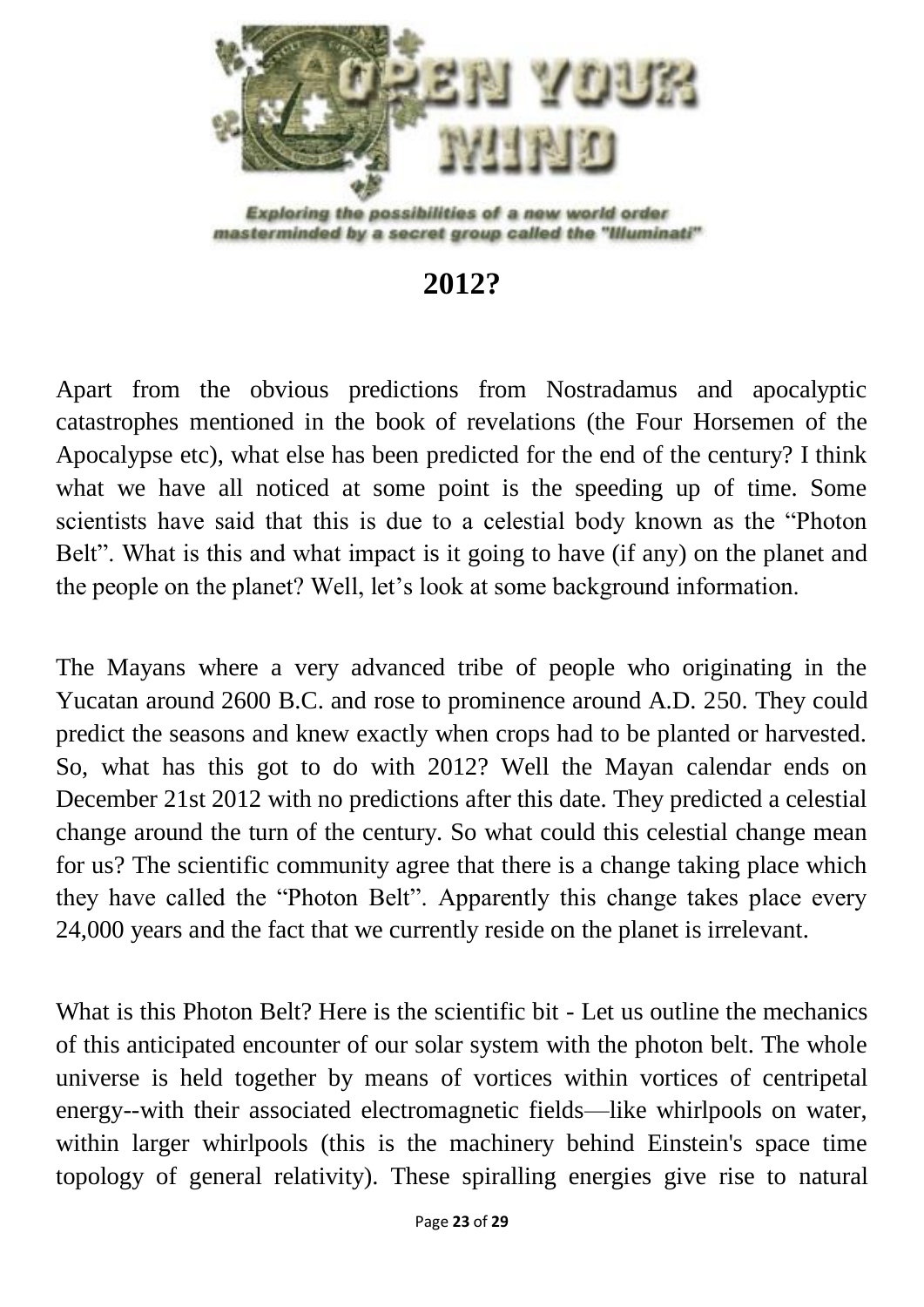space time orbits: satellites around planets, planets around stars, solar systems around other more major vortex centres, and so on. Our planet Earth orbits the Sun once a year but our solar system as a whole also traverses an orbit in this section of the galaxy with a period of about 24,000 years [26,000 years].There are many other solar (star) systems in this cyclic motion (just as there are numerous planets orbiting the Sun).

The Pleiades, about 400 light years from us is part of this system and in fact our solar system orbits the central sun of the Pleiades, Alcyone; the photon belt encircles the Pleiades system. In fact it consists of many photon bands emanating from the centre of the galaxy, associated with the spiral arms of the galaxy. Thus our solar system, and therefore planet Earth, takes some 24,000 years to come back to its same point in this particular orbit. Picture several star systems in a massive orbit, but now envisage overall a toroid or doughnut-shaped cloud cutting across these orbiting star systems. This is the photon belt, or a photon band. This means our solar system goes through the belt twice each cycle of 24,000 years (that is, every half cycle). The thickness of the photon cloud is such that it takes about 2000 years for our solar system to pass through, and therefore about 10,000 years between each encounter with this belt (2 x 10,000 plus 2 x  $2000 = 24,000$  years). Around the early 1980s a radio announcement in the U.S. was made that our solar system was, in fact, going to collide with an "electromagnetic cloud" in the not too distant future. However, this incredibly important statement of astronomical and historical significance was expressed in the usual casual and indifferent manner as though of little consequence follow up data was then suppressed and another government cover-up was contrived or the typical purpose of exploiting where possible natural events to camouflage contrived chaos.

This celestial phenomenon that is supposed to rebalancing the planet (according to the book, "The Only Planet of Choice"). After speaking to a number of people about this subject, the one thing that they all agree on is that they do not know what will happen. Some people say that we will feel nothing, other people say that the earth will stop revolving for three days, the sky will stay dark for three days and the north and south poles will switch. After the third day, the earth will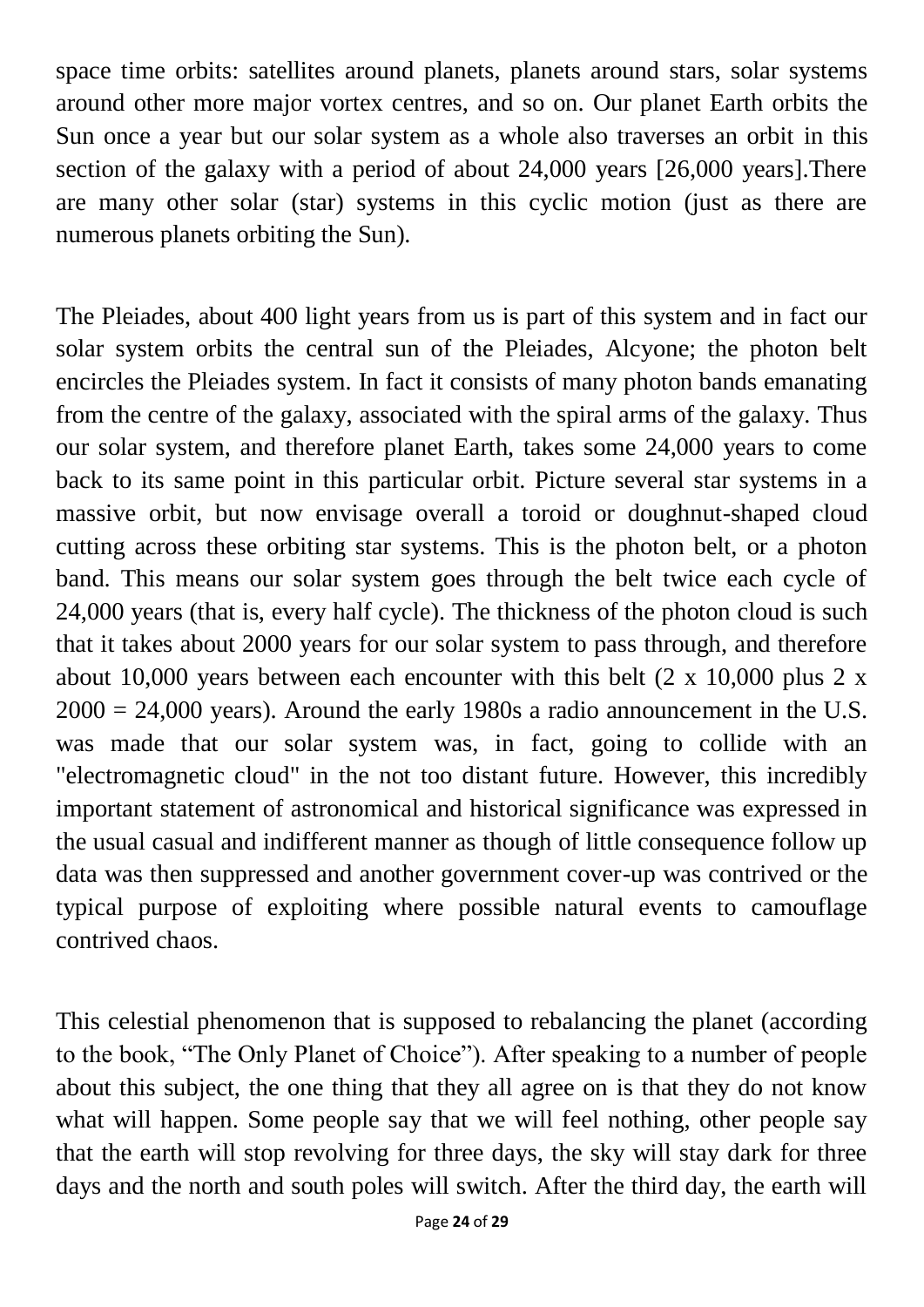start revolving in the opposite direction putting the planet back in balance. What would be the extent of the disaster if this happened? well, again, some people say that approximately 3 billion people will lose their lives due to this celestial change and other people say that it is a spiritual change and we will not be psychically affect by it. Sounds like something out of Star Trek! The bad is news is that, according to the scientists the photon belt is real, as to the level of disaster, if any, I do not know.

According to a number of spiritual articles on the internet, 2012 is when spiritual people will evolve to an even higher dimension. The only sad event will be that some families will be split up by the natural spiritual selection of the photon belt encounter. Some individuals will go with the more evolved Earth, referred to as 4th density, and others with the 3rd density Earth, which could permanently separate their evolution by several thousands of years (in rare instances one person taking the more evolved path may suspend progress to wait for the other). What if the Photon Belt did actually cause worldwide disaster? According to a prediction made by "Our Lady" (I was told this when I was young - the third secret of Fatima), she said that if Ireland/the world did not turn back to God, that it will be covered by water. Looking at the current weather conditions that we have had over the last 50 years, this could be possible (remember Louisiana).

Now there are another group of people which say that even though the earth will be devastated by the "Photon Belt", there will be a few safe areas. This theory is called "65 degrees North". This is the horizontal line what goes straight across the top of Ireland level with the Shetland Islands at the top of England. The people involved in this theory say that anything above this line will not be affect by the Photon Belt encounter. There will also be a few safe areas below this line, but as to where they are, I do not know. The Photon Belt is just one reason why people are focusing on alternative or self-sufficient energy sources. If you had no water, no power, no transport or no communication, what would you do? We rely so much on these luxuries in life and don't give them a second thought. I don't know about everyone else but I think I would rather be prepared just in case something did happen. It's better to "have and not want it, than to want it and not have it", plus the fact that using alternative or free energy devices will reduce my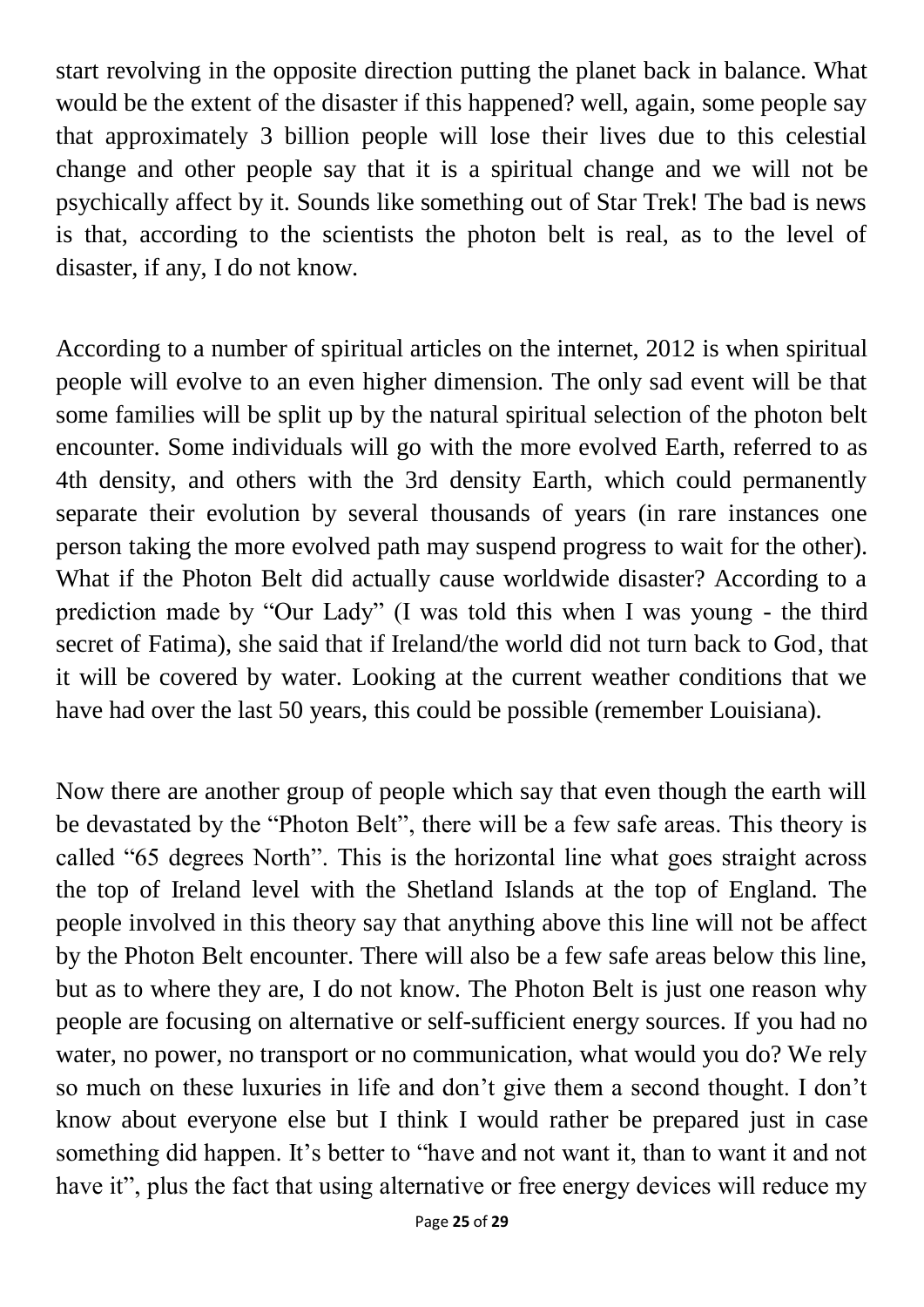household bills in one way or another. At this moment in time there are some states in America suffering power outages for days on end due to severe weather conditions. There's a lot to be said for self-sufficiency and free energy.

I would recommend doing your own research on free energy and the photon belt as there is more involved than what I have touched on in this article.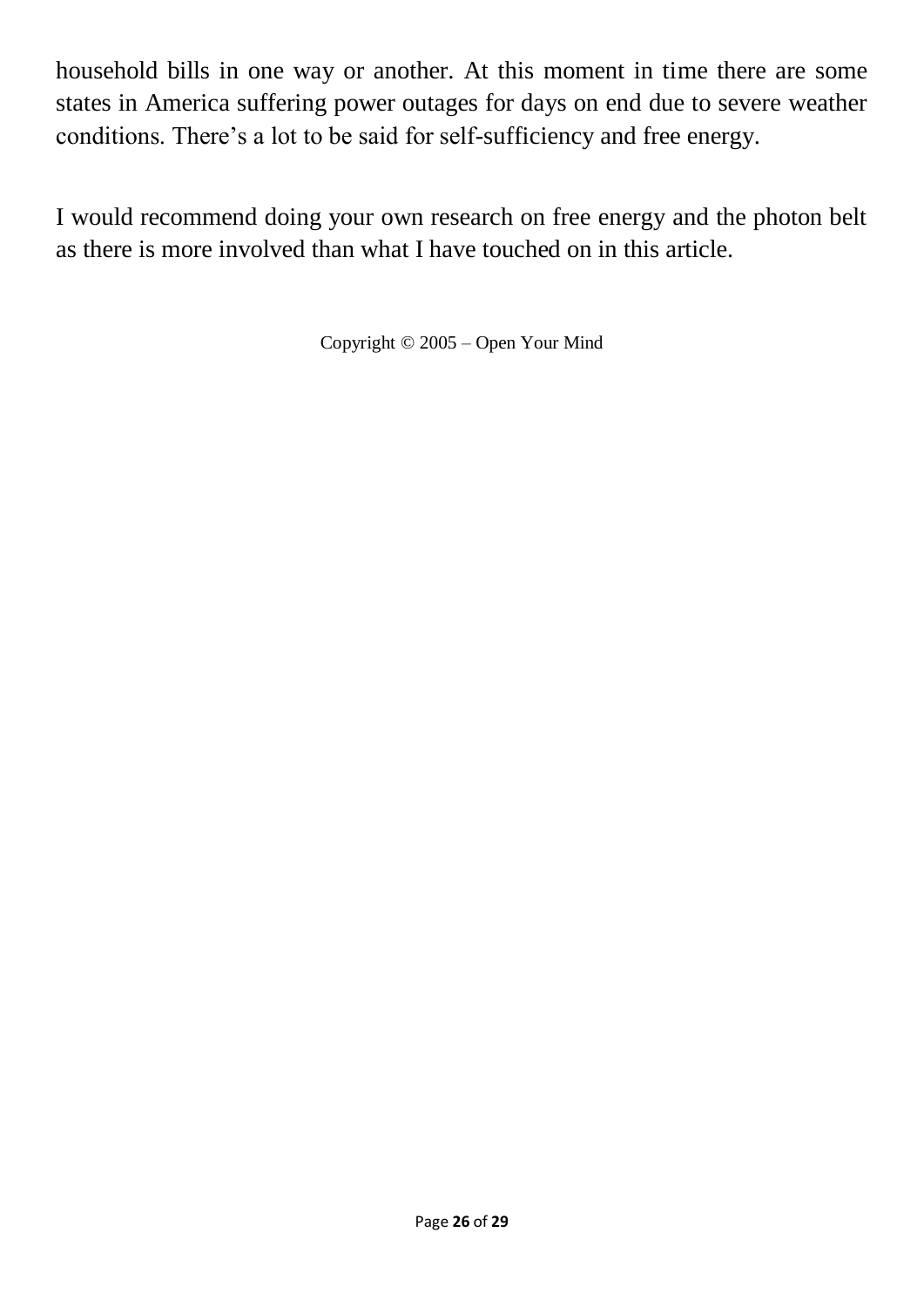

# Archives Jrish Examiner

### **Treaty gives CIA powers over Irish citizens**

By Dan Buckley (Thursday 21st July 2005)

US INVESTIGATORS, including CIA agents, will be allowed interrogate Irish citizens on Irish soil in total secrecy, under an agreement signed between Ireland and the US last week. Suspects will also have to give testimony and allow property to be searched and seized even if what the suspect is accused of is not a crime in Ireland.

Under 'instruments of agreement' signed last week by Justice Minister Michael McDowell, Ireland and the US pledged mutual co-operation in the investigation of criminal activity. It is primarily designed to assist America's so-called 'war on terror' in the wake of the September 11 atrocities.

The deal was condemned yesterday by the Irish Council for Civil Liberties (ICCL) as "an appalling signal of how the rights of Irish citizens are considered by the minister when engaging in international relations". The ICCL said it appeared to go far beyond even what has been agreed between EU countries.

On signing the agreement, the minister said that "the international community must do everything it can to combat terrorism with every means at its disposal.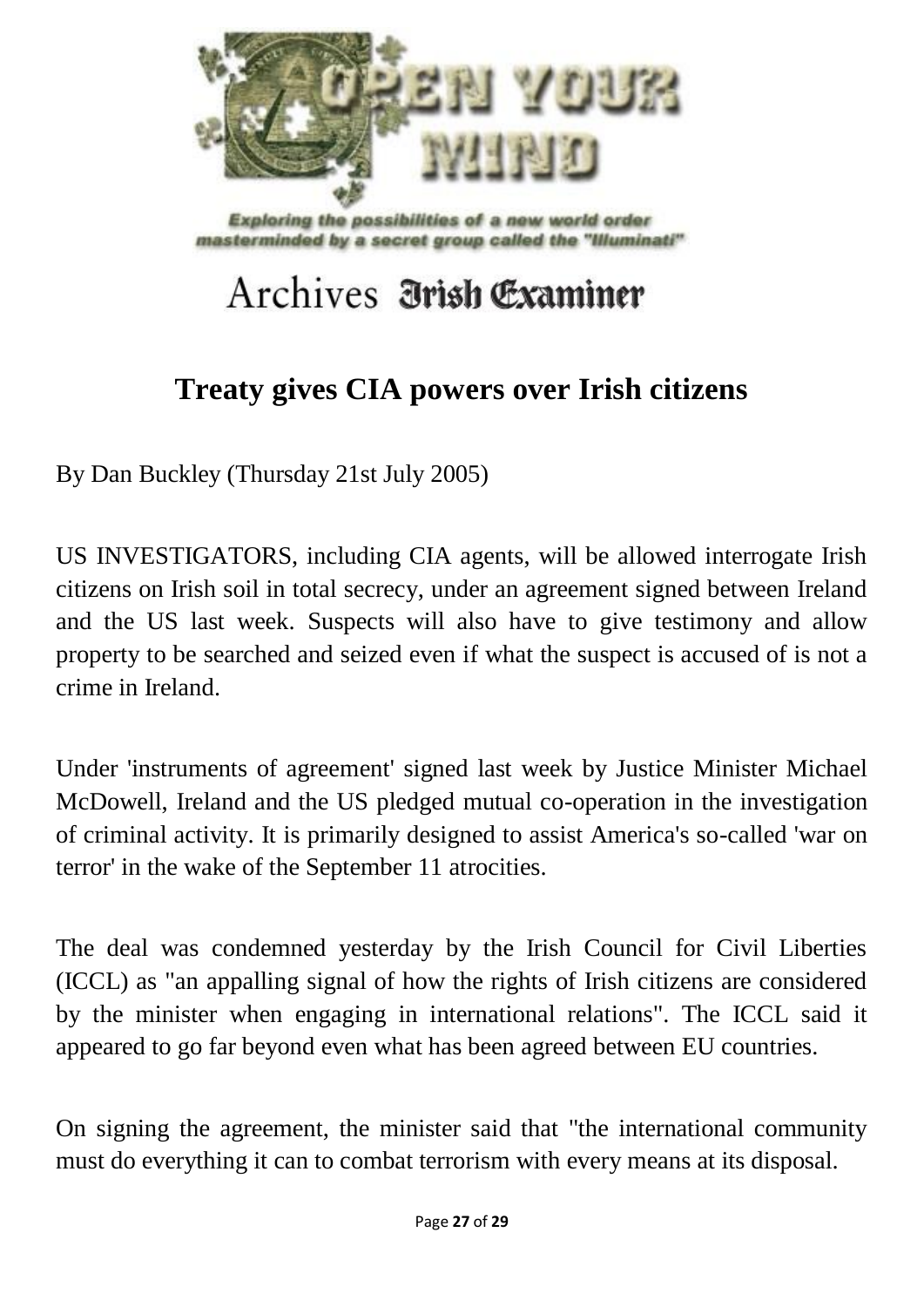"Ireland will not be found wanting," he added.

The treaty will give effect to agreements on Mutual Legal Assistance and Extradition signed by the EU and the US in June 2003. These are aimed at building on mutual assistance and extradition arrangements.

Although the Department of Justice insists that the arrangement merely updates existing agreements, it goes much further. The US may ask Irish authorities:

#### **To track down people in Ireland.**

#### **Transfer prisoners in Irish custody to the US.**

#### **Carry out searches and seize evidence on behalf of the US Government.**

It also allows US authorities access to an Irish suspect's confidential bank information. The Irish authorities must keep all these activities secret if asked to do so by the US.

The person who will request co-operation is US Attorney General Alberto Gonzales, the man who, as White House counsel, instigated the notorious 'torture memo' to US President George W Bush which advised how far CIA agents could go in torturing prisoners. The person to whom the request is sent is the Minister for Justice.

About 20,000 immigrants, who have not been charged with any crime, are currently in prison in the US. In two recent US Supreme Court cases, the US Government argued that US citizens could be imprisoned indefinitely without charge if the president designated them as "enemy combatants".